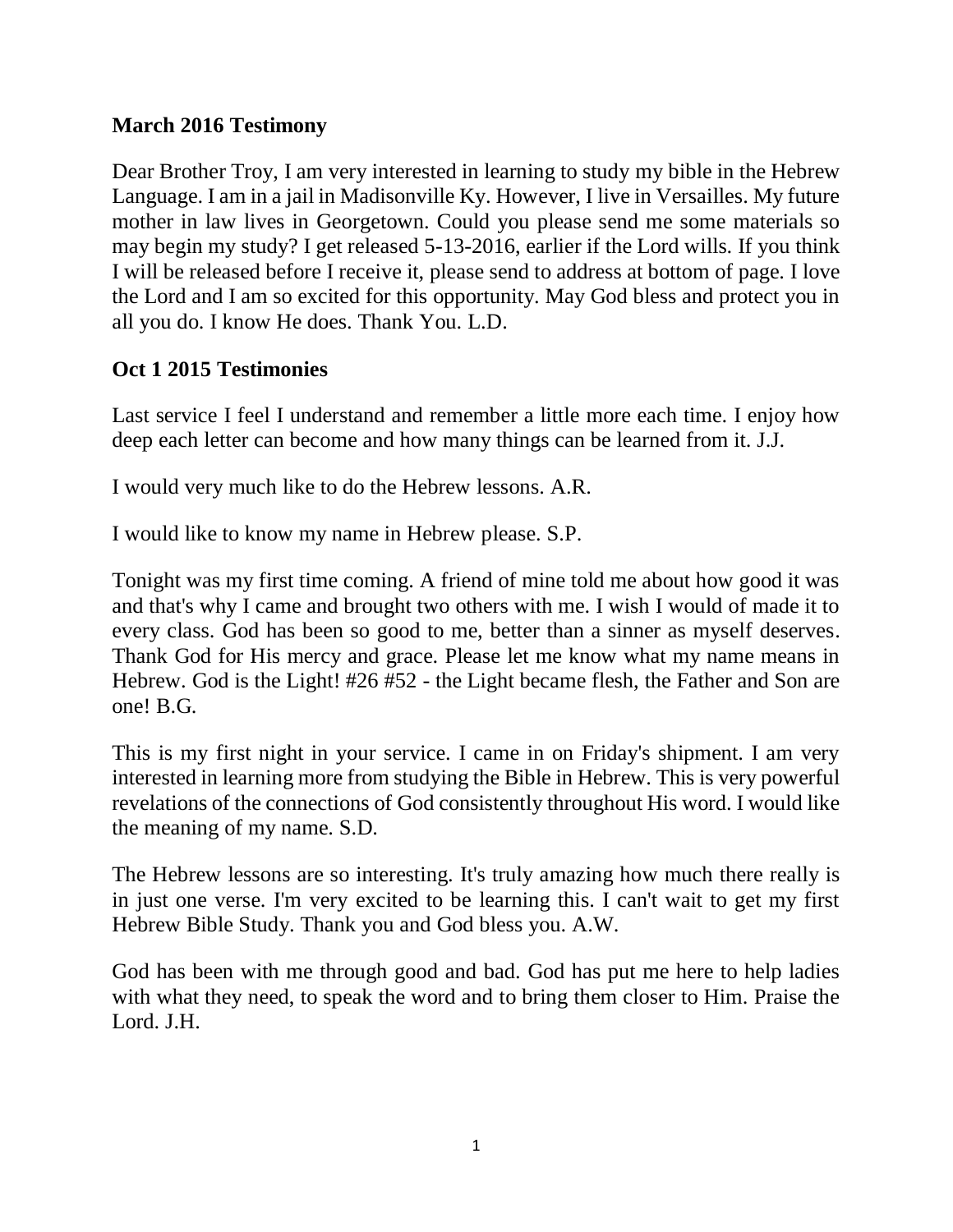The Hebrew lesson has shown me that there are deeper mysteries of God that He is waiting to reveal to me to bring me into a closer, more personal relationship with eternal communications with Him. S.M.

I believe God sent me to you to learn the Hebrew Bible. I want to learn all about it. I've really enjoyed and I think it is very interesting. Thank you both and God bless you both. Hope to see you all again real soon. C.W.

## **Sept 24 2015 Testimonies**

I have been so excited to be able to learn Hebrew and mature and grow in my Hebrew Roots. God put it in my heart to learn and it just so happens Brother Troy has come to teach us. It's so exciting! Thank you! V.M.

It has been awesome to learn how the Hebrews Alephbet, letters and numbers all link and work together to speak the mysteries of God and His Son. This brings deeper meaning to the Word and exposes the truth in a more obvious way. These things pull me into the most "ALIVE" relationship with Christ that I ever imagined. Thank you for returning to teach those [*us*] with "Common Sense" the truth in Hebrew. S.M.

I spoke Hebrew to my mother. She was impressed. Hebrew is easy for me to learn. Out of school and everything in life I had to learn was difficult. For example... Torah - first 5 books of the Bible, Meh-lek - King, Ish - man, Yah - Lord, Eh-meth - truth, Ishah - woman, El - God, Sheh-ker - lie, Esh - fire, Bar - Son. This has excited me. The symbols I have difficulty with but I will get it. It was neat about how the vowels work in the words. J.R.

I love learning the Hebrew words and the Torah. I'm very excited to start the scriptures in a year and to start the Bible in Hebrew Study. Thank you for taking the time to come to KCIW to teach us the word in Hebrew. You've taken a great deal of time in order to get this Hebrew packet together for us and I'm very grateful. I can't wait for you to come back next year. Thank you and God bless you. A.W.

I feel like I will be able to draw closer to God than I ever have been. I am so excited about tonight's class and look so forward to studying my packet and learning all I can. C.W

I loved to learn there was more insight and depth to God's hidden manna. I liked how it showed the serpents way is back and forth. It stuck out to me and put things into perspective. E.G.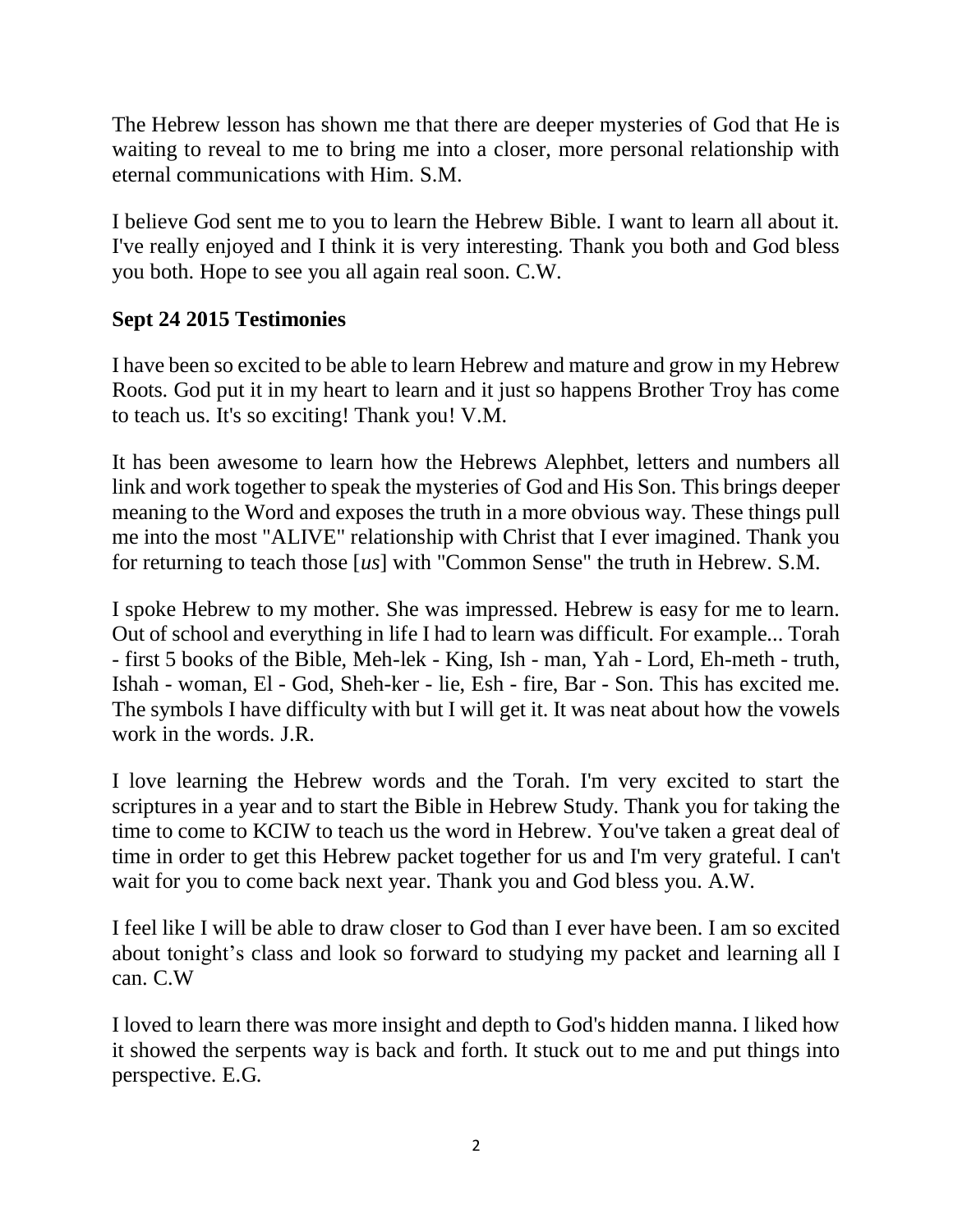I learned about the blood moons and the crimson worm. M.K.

## **Sept 17 2015 Testimonies**

We repeat patterns. The days repeat themselves. Prayer changes things. Prayer changes lives. Keep a journal because God moves in our lives daily. God is the beginning and the end. We walk our lives in a straight line. We need to stay away from the serpent. The enemy, satan works in our lives daily. We are not to let him take over our lives. S.J.

My husband has not heard the teachings or your services. But if you get a chance, I would like him to be able to hear the services, the word and also learn. He is currently incarcerated at KSR, Lagrange. If you get a chance to write him or visit him so, he could learn also. I hope he gets this experience also. Thank You. S.J.

I love how the language comes to life and actually tells stories in the letters. I love how last week showed man and woman that is created to be in God's will. J.J.

Last week's service really opened my eyes to God's Word. I am very excited about learning more about Hebrew and seeing a lost world opened up to me. My Bible has become so important to me and I want to learn as much as I possibly can. S.T.

I really enjoyed the teachings and want to learn more. It is very interesting. S.F.

I was amazed at how the Bible is broken down so detailed in the Hebrew Language. It made me think about what all I have missed. I have decided to start reading my Bible again from the beginning and taking time to truly understand. I enjoyed listening to Pastor Troy and I feel like I will learn alot and come much closer to God by studying this way. I don't got money so I will not be able to write you to request Bible Study. I would like to learn more about Hebrew Bible Study. C.W.

## **Sept 3 2015 Testimonies**

I have realized how living and connected the Word is. I love the teaching. S.M.

I need to face my giants. I don't want no giants to hold me back from the gates of heaven. Se-khon means warriors and Ammorite means to say. My giants have been holding me back for a very long time. A light bulb went off and I know who I need to let go and who I need to hang on to (*Jesus*). J.R.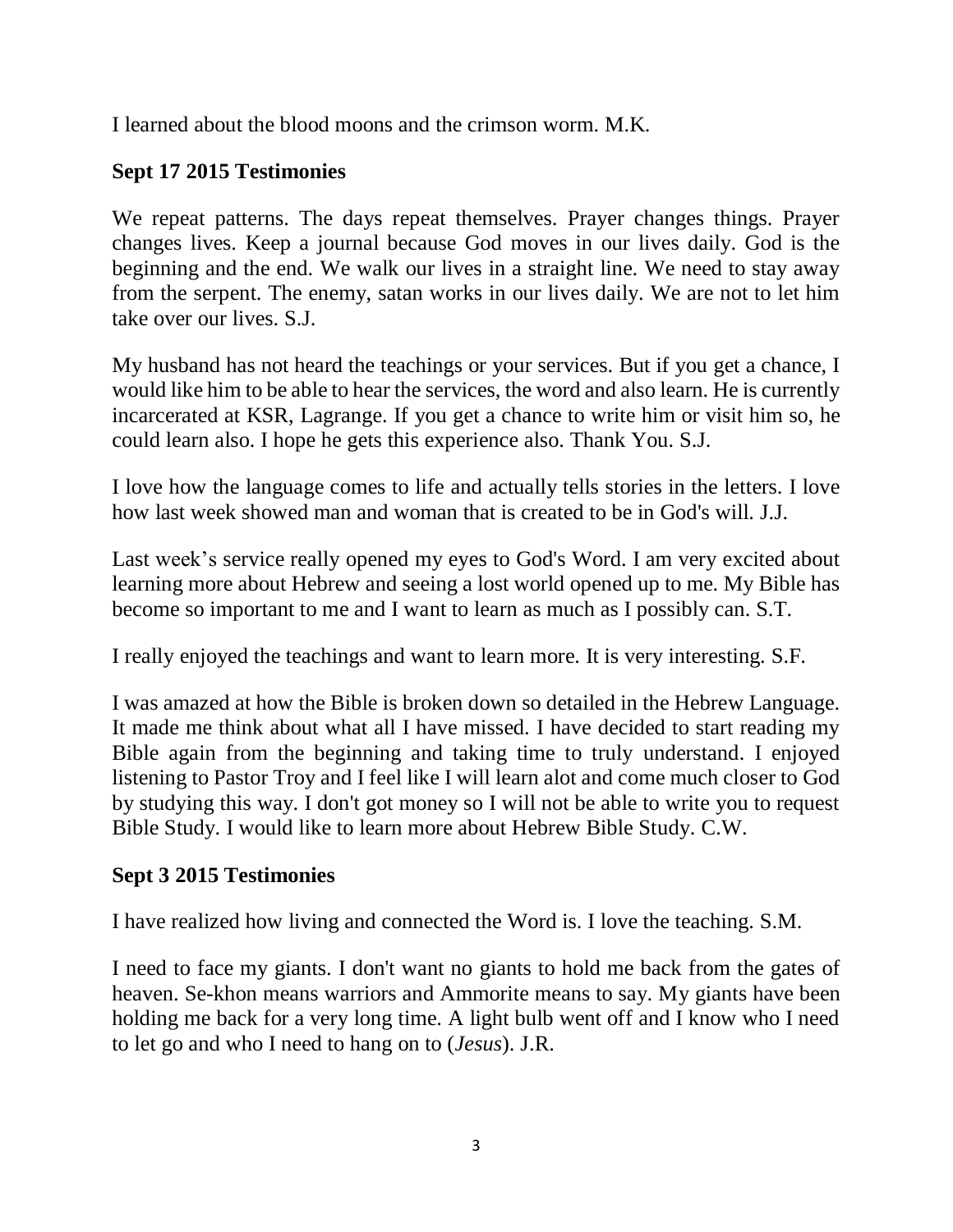I give my life to God. I want to learn more about the Hebrew Word. I love what I have learned so far. I want to learn more. Thank you. C.C

I love the worm definition as well as Psalms 22, not that Jesus meant He was being abandoned, but alluding to Psalms 22. I am very interested in learning more about the Hebrew Language. Thank you and God bless you and your family. A.W.

I completely felt moved during last week's service. I had never known about when Jesus said; "Father why have you forsaken me" until last week. I also loved the worm story. It's amazing how God knew everything when He created even the smallest creatures. I am a new learner to our Lord and I want to continue to learn everything I possibly can. We serve an awesome God! R.E.

Psalms 22; It was amazing to be able to understand what the worm meant. It doesn't matter whether you have a Bible, God's Word is being told through nature. I now pay more attention to nature to see what God is speaking to me. I am a To-lah. For two days I stayed so excited and just had so much joy after hearing and understanding the message. It opened my eyes to see things different. J.R.

I received so much revelation knowledge during your sermons that I can't begin to tell you how much it has helped me. I can't wait to receive more. Thank you so much. J.M.

I told everyone that you blew the roof off the church last week. I love it and I am so anxious to learn more Hebrew. My friend in Cincinnati studies and prays in Hebrew and its awesome. Please send me the studies. Received much revelations. Thank you! I'm not taking this lightly. V.M.

I loved the sermon about the worm. God make me a worm. I want to learn more about the Hebrew Bible and Psalms 22. The wilderness is where we deal with our problems. I need to really forgive, not just say that I do. I really need help with forgiveness, I have a story. P.H.

The lesson last week gives me a deeper understanding of the Word by learning about Hebrew and how the Lord's creation compares to what Jesus went through for us. J.W.

## **11-27-2014**

Ms. Hallie, I was just thrilled to hear from you. God works little miracles every day for me. I was sent out here to Western Ky Prison. I have been feeling so alone and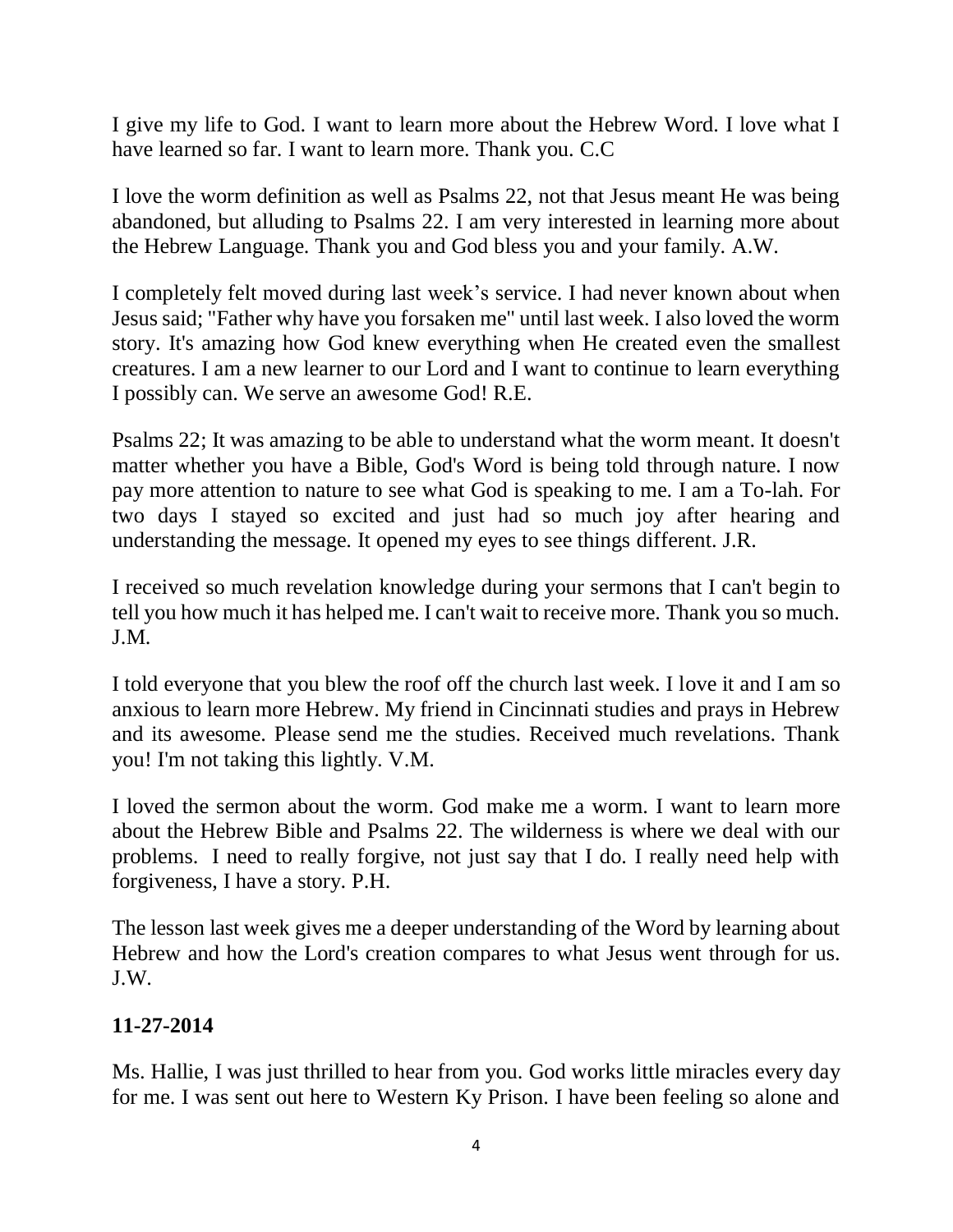kind of down and then out of nowhere I got your letter. I want you to know that I do pray for you and Troy every night. I do miss going to hear Troy preach. I enjoyed it very much. On my birthday, the 10th of November, I will have been saved a year. I have learned so much. I see miracles from God every day. It's truly amazing. I really didn't know what I was expecting when I got saved. It was not a spectacular moment like I thought it should be, but I have slowly changed. I want different things now. I can actually feel God and I understand more every day. I want my children to have what I have now. Even when things don't go my way, I put all my trust in the Lord and He has yet to let me down. I can't wait to get home and share what I have learned with my children. They are grown now. Zak is 23, Zeb is 20 and Jo Jo is 16. I feel I have done a great injustice to them by not instilling God first and most important over everything in life. All I can do now is try. I get shocked out on Nov. 6th 2014. So pray that I can do this. I want to have a happy and safe house (Bet). I hope your knee surgery goes well. I will write Troy and I hope you get it to him. Maybe one day I can come to your church in Georgetown. I live in Barbourville, Ky. It's about 30 miles from London Ky. Not far from you! God Bless you Hallie, Love you. S.S.

### **11-27-2014**

Troy, I just wanted you to know that out of all the churches that came to Pee Wee Valley, yours was the only one I was so upset to miss. I loved hearing you preach and it has truly changed my life. You always inspired me and I could always make sense of my life after I went to your church. I miss it so badly. I get to go home in a month and I hope that one day I get to bring my sons to hear you preach in Georgetown. My sister lives in Lexington and we go there often. I look at my Hebrew Alphabet all the time. I wish I could have learned more. It was just starting to click when I got moved here. Pray that when I go home (bet), I can make it a safe place for me and my boys, Zak 23, Zeb 20 and Jo Jo 16. I want them to have some of what you have given me. Thank you so much! I could never repay you.

Love always S.S.

#### **11-27-2014**

Dear Miss Hallie, how are you? I hope this letter finds you in good spirits. I am doing well. I just had you cross my mind today and I felt I had to stop and pray for you and your family. I keep you in my prayers often and look forward to the time when you get to come back and worship with us again. We miss you and Pastor Troy. I don't want to take up too much of your time, I just wanted to say hello and ask if you would keep me in your prayers as well. Also if you have anything new from Pastor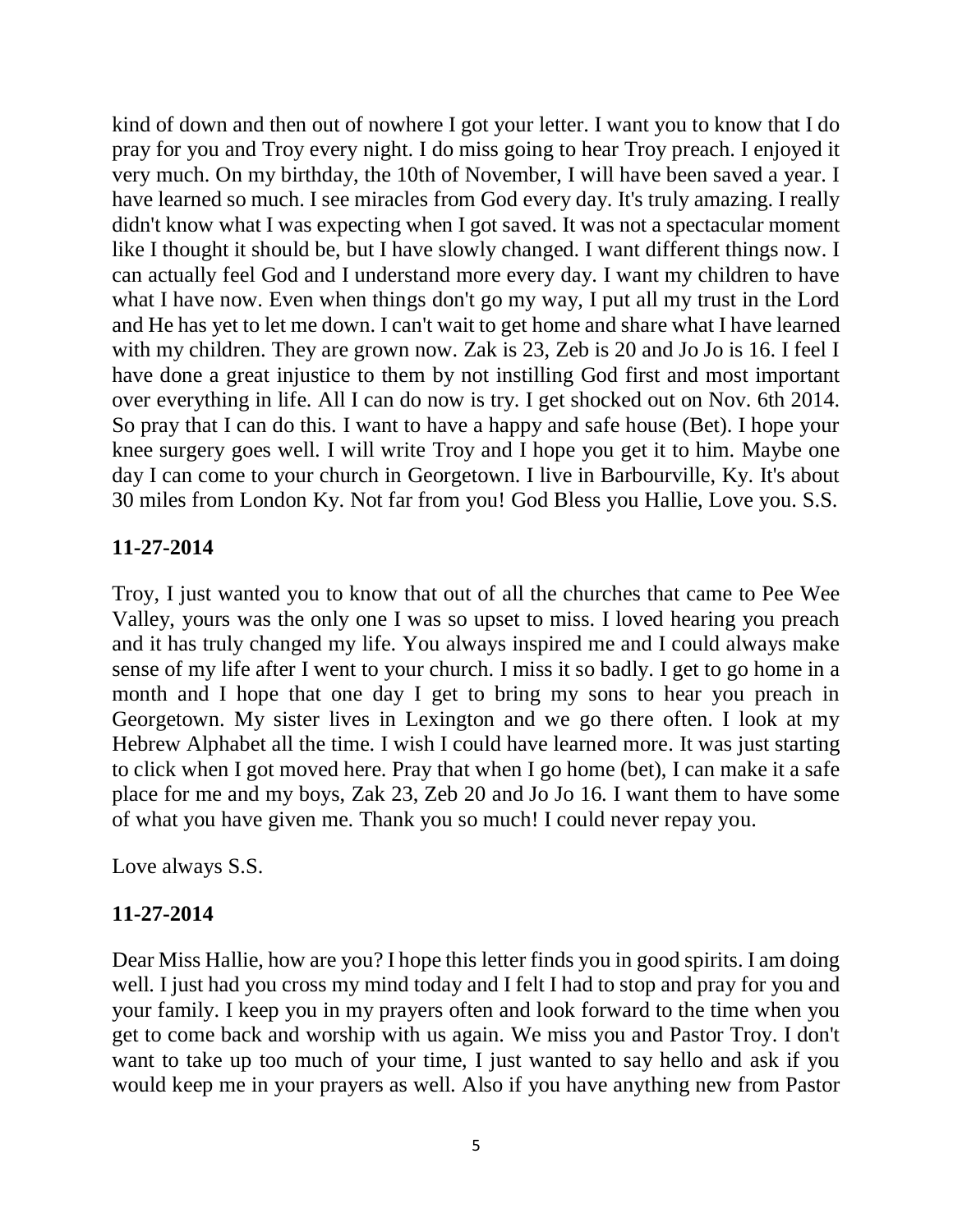Troy on the Hebrew could you please send it to me? I truly enjoyed learning Hebrew and spending my time with you. We love you Miss Hallie! :) Well I shall close this letter so I can send it soon. Sincerely in Him, Twilight

# **7-24-2014**

I have always in the back of my mind been nervous about a man named King James to interpret such an important bit of information from our Father. In fact I wonder if maybe we should have all the books of the Bible in original form translated by the individual reading it. I am really starting to enjoy church the more I learn. I am basically a blank slate. This is my favorite church because I relate to your teachings more than the other religions. I go to catholic, Baptist, Pentecostal, Methodist and anything else that is here and I always leave this one wanting more. What are your thoughts on whether or not we should have a chance to read a non-translated bible with all the books included? Is that even a possibility? Who is King James? Was he close to God like Moses. I am shocking out next week. I have your info and would appreciate you keeping me on your mailing list. *S.S.*

When I walked in and saw the Hebrew letters, I was very lost and confused. I wasn't sure if I would understand anything, but thought that I would give it a try. I have never seen Hebrew letters or even heard it before. Although it was very confusing to me at first, it was very interesting and it might take me a little time to better understand it. I really enjoyed the service you had for us and would love to come back and learn more. I found the Aleph Bet in my bible and without your help I wouldn't even know that much. I greatly appreciate everything you have taught me and the time and effort you have put into bible study for us. Thank you all very much and God bless you and hope to see you next week. I just wish there was more people like you in the world because God knows it would be a much greater place. *A.H.*

I have just recently opened my mind, heart, soul and life to our Lord. I am still confused on alot that is involved with and in the bible. I am however wanting to learn all that I can and hope to establish a relationship with our Father and Jesus. I would really like to learn more on how to read the bible in Hebrew. I am searching for the correct way for myself to establish my relationship with our Father and Yeshua. I am very interested and I truly believe! *S.U.*

Last week I came to church and saw the Hebrew and felt like I wished I would have not come. But I stayed, i listened, i kept and open mind. Pastor Troy was interesting and he got my attention. I learned alot. He made me want to read my bible and stay close to God. He is also very loving in what he does and it shows. He made me want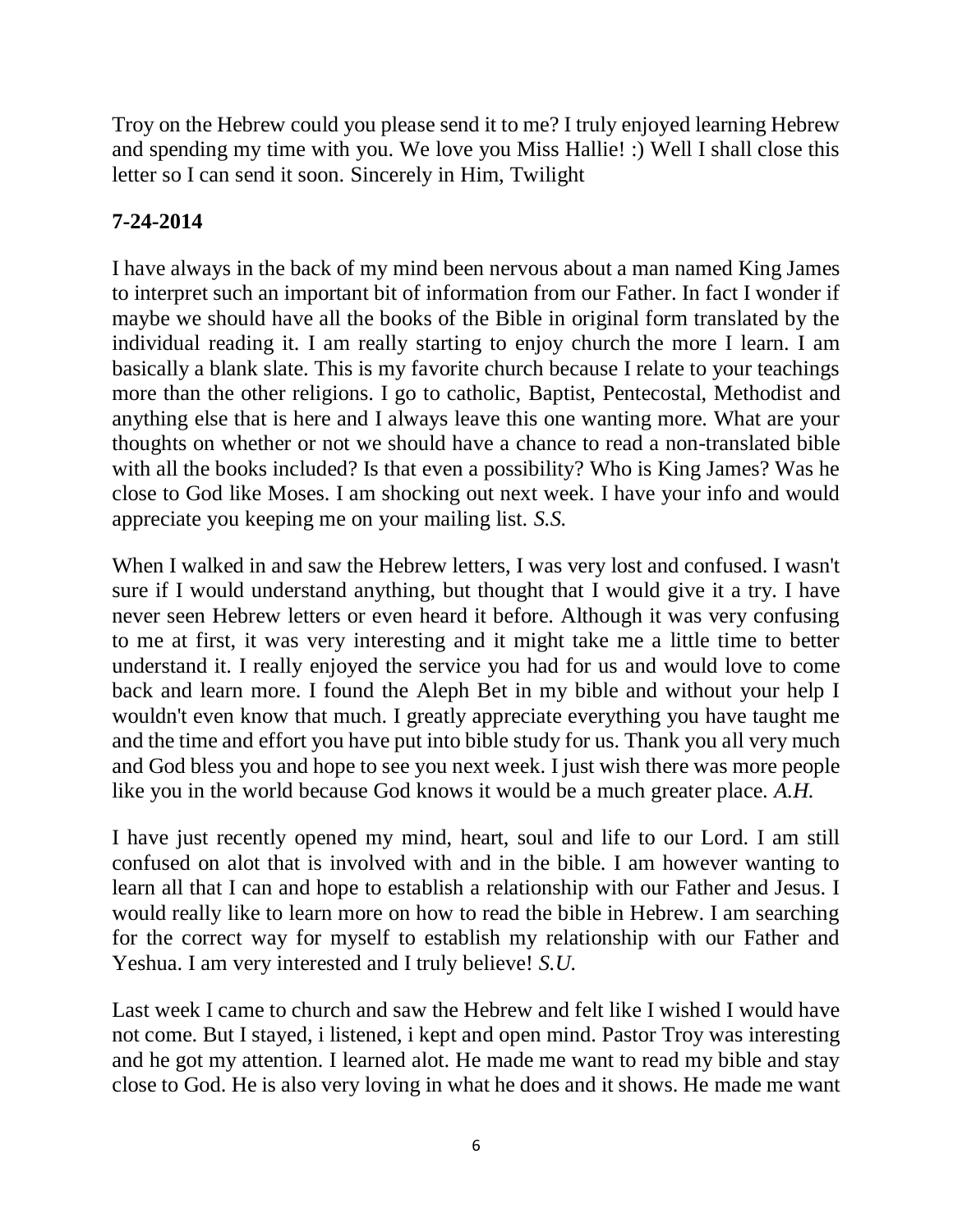to return to listen and learn more. Thank you and God bless you. Please continue what you are doing. *H.B.*

Yes I can honestly say when I first got here, yes I questioned myself and I was scared to stay. So I asked my mother and she told me the bible was written in Hebrew at first. I like the way you teach it. Though I am not familiar with Hebrew, the way you translate it really is neat. It makes me believe that it really was wrote in that way. *T.R.*

I received a sheet from last week and am very interested in learning as much as I possibly can about the Hebrew language as well as the culture. Thank you very much for coming. *T.J.*

When I first walked into this service and saw the Hebrew written on the board, I knew I was right where I needed to be. I love learning new things and I love studying the bible. And as I sat through the first lesson, I was even more amazed and excited. There is so much more meaning in Hebrew. I look forward to these lessons each and every week. I feel like I am learning more about the bible than I ever have. Thank you. *K.H.*

Pastor Troy, I am so interested in the Hebrew language and the Aleph Bet. You've got me hungry to learn to speak to my Father in His language. I think it would be very interesting to be able to have one on one conversation with my Father. Sometimes I feel His presence but I would love to feel and speak at the same time. Thank you for the knowledge. God bless you. *R.W.*

When I first came and saw the Hebrew letters on the board I felt confused but interested to learn more. Although I am still learning to walk in my faith, I hunger to learn as much as I can to gain further understanding. As we got into this lesson, it opened my eyes to a new understanding and meaning to the scriptures. It makes me want to study in new ways to learn who I am in Christ and where I fit in His plan. *S.T.*

When I came the first time I wondered what I was doing here. I've grown up in the church and was saved when I was a child. My father is a deacon in the church and I am involved in many different aspects. I've always known about the Hebrew language but never learned it. I've found it very interesting and how it applies even today. I found it very interesting and I want to continue to learn more. *K.N.*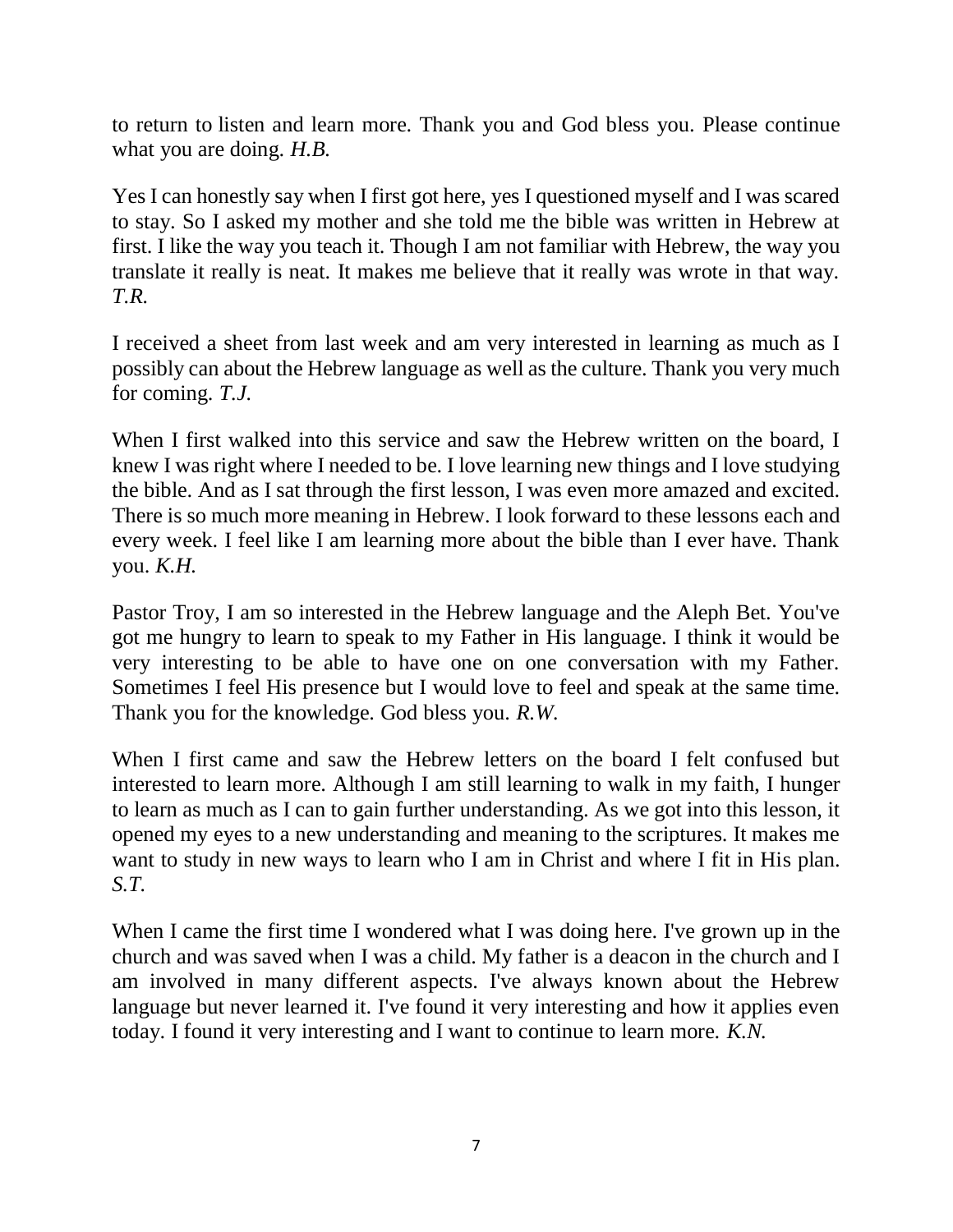Yes, the first time I walked in and saw the Hebrew letters on the board, I almost turned around and left, but I'm glad I didn't. I don't understand it yet, but I want to learn it. *K.M.*

When I first came, I didn't think I would ever learn or understand any of it. But God has blessed me to understand what you teach each week and to understand my Father's language. And I don't want to get out of the wilderness like you said with all that is going on there. I am glad to understand what I do and I thank God for you all coming to teach us. A.M.

When I came for the first time I never thought I would understand at all, but by the 2nd and 3rd session it's becoming clearer to me. I can't believe it's this easy. I love coming to your church. I love learning new things. I hope you keep coming. Thanks *K.W.*

This is the first time I have been to this class/church. It is alot of information and I am willing to learn. I love the Lord and anyway to get closer to Him is always an amazing experience. I am thankful for you all coming and sharing with us. Being here in prison has allowed me to experience many new things. I feel like your songs and words will help me grow stronger in the Lord and to my faith. *H.S.*

I didn't feel uncomfortable about the Hebrew letters at all. I am eager to learn more of the letters, what they stand for in the Aleph Bet and pictorial aspect. As you were explaining the letters, it's as if a sense of excitement overwhelmed me. As we went into the wilderness, I have had a better understanding and concept of the spiritual journey that I am on. Not saying I fully understand yet, just able to better understand how God, Jesus and the Holy Spirit all work together at ONE within and for each and every one of us. It's made me have an incredible desire to read more of the bible on a daily basis. Thank you for your time and effort of coming to us. God bless you and yours. *P.S.*

I learned to stay in the house or I have another choice to go into the wilderness. But the truth be told, I know I don't take up new languages very well. But my experience with this is somewhat different from what I've been accustomed to fellowship in. It's not me today. I felt like I didn't need to be here but I know its good cause it's about Christ, Praise God! Thank you Jesus! I still come because I don't want to miss anything! And I know also how the enemy is on the prowl and the devil is on attack. I've learned to surrender and allow God to create a work in me. L.W.

My first day I came here I saw the Hebrew letters and wondered/thought I was in the wrong place. I wanted to leave and would have if I thought I wouldn't have got in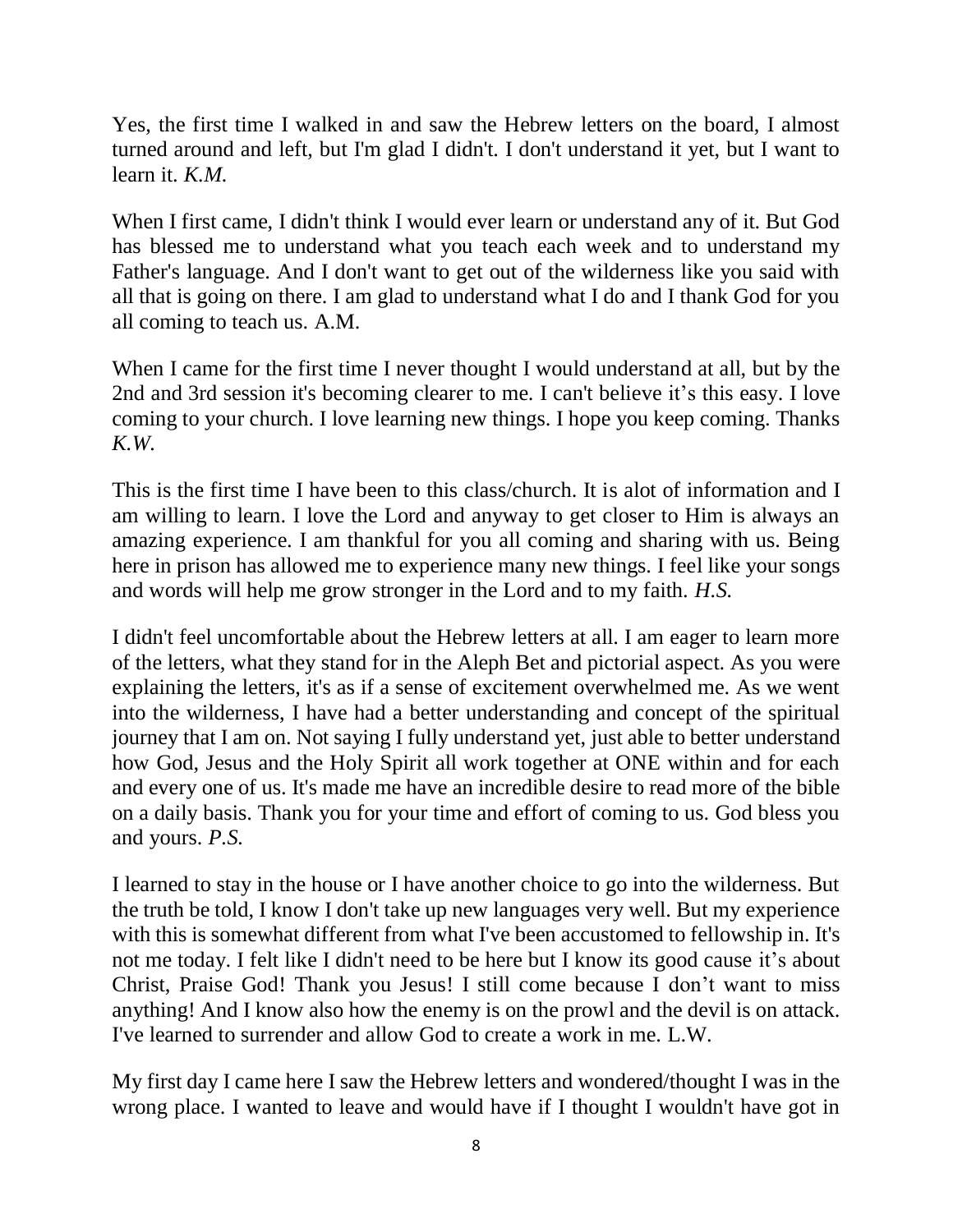trouble. That was until you began to speak. You grabbed my attention right away! I have got so much out of your service. It seems whatever I have went through that week, you speak on. I have pulled away from God sub-consciously and you have helped me find my way back to Him. Thank you so much for this. I look forward to hearing you minister every week because I know it will be just what I need. I get confused with the Hebrew language but I am very intrigued to learn and absolutely LOVE the message that comes from it. *M.A.*

Every week you talk about things that me and my friend have been talking about that week. I love learning this stuff. It's just so amazing how everything comes together. Last week when you talked about the law and grace, it really helped me. I liked when you talked about the door and how there are many houses and the house of chaos then going through the door into the house where Jesus is head of the house. Thank you so much for coming and teaching us the Hebrew language. *H.S.*

At first I was totally confused. But by the end of the second night I understood more from the way you broke it down in layman terms. And I am very hungry to learn more. I can say the Lord spoke to me as I was undecided to continue in learning from the chapel here at all. The Lord pressed upon me to continue to come no matter how tired or sore from work I am. I need His word and guidance. I feel Him with me more when I am listening to His word being spoken to me. Thank you for taking time out of your life to come to this prison and teach us. I truly appreciate learning from you. T.P.

Can we get our bible study in Hebrew and copies of your notes? *B.B.*

These testimonies are from a series I taught from the Torah Portion Phinehas. I went into the word wilderness [*bamidbar in hebrew*] letter by letter. We used this teaching to introduce the Hebrew Language. For those that help us with a special love offering today, I want to show my appreciation by sending you my notes from this series. It is over 30 pages of revelation from the heart of our Father. And I believe it will impact you as it did these ladies. This is the hungriest group we have had in my four years there and they are wanting everything we can put in their hands. My goal is to give them each a package that includes laminated charts and note pages. On their behalf I ask for your help so I can bless them with the tools needed to continue after our time ends there in September. If you would like to help me, please click on the link below to make online donation or [click here](http://ghministry.org/prison_ministry/partner_page) to go to our partner page to make a special donation.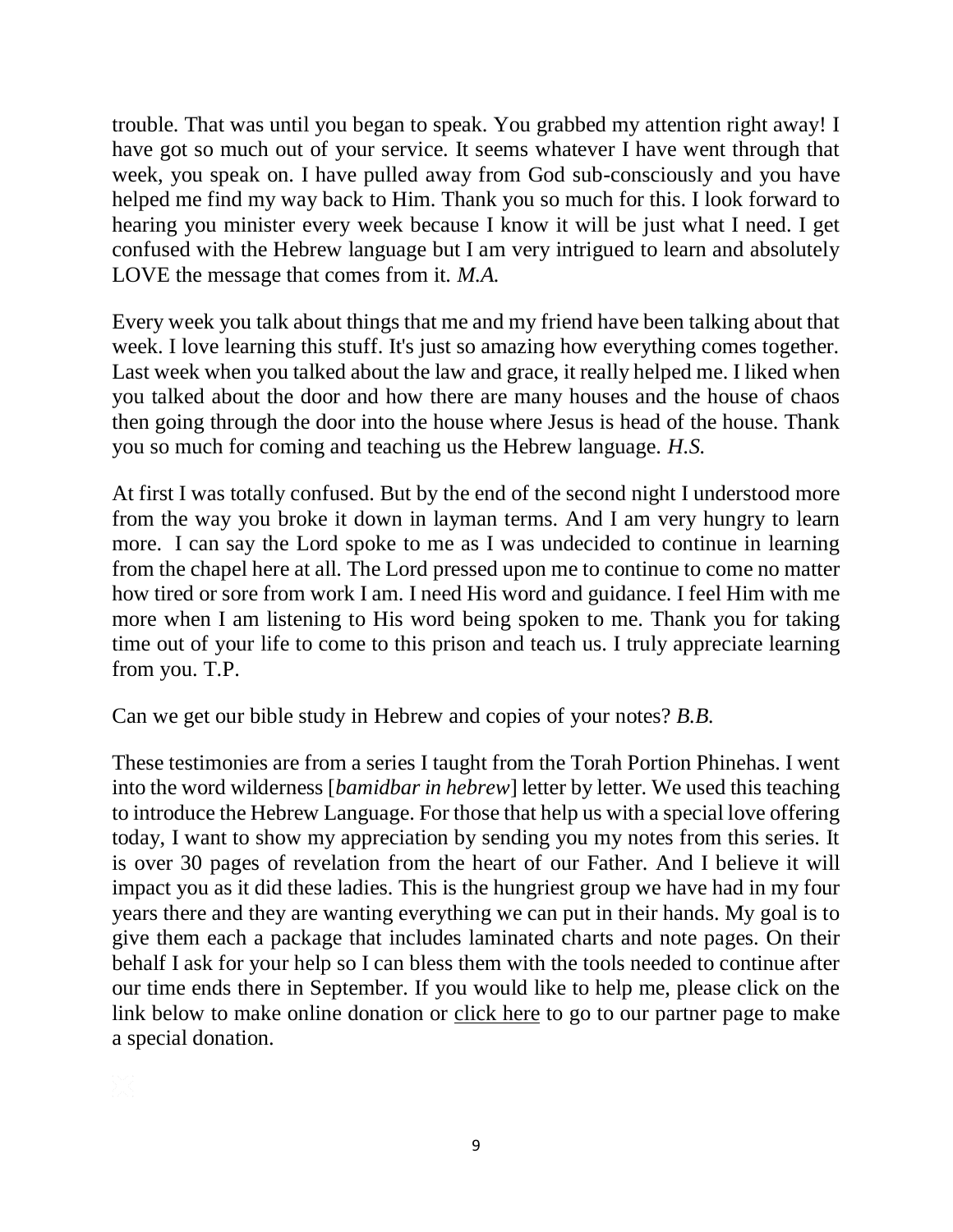#### **12/5/2013**

#### Hello Hallie and Troy,

I hope everything is well with your ministry. Just wanted to let you know how much we appreciate you and Troy and your group for all the love and compassion that you show our ladies here at K.C.I.W. And the time you take away from your families to come and share the Word of God that has really brought life to many here. I can understand how hard it is to get into a prison to do work for the Lord and how hard it is to love and care for someone you don't even know. But you can still look at them as a person and not as an inmate for the crime they have done. My understanding is that you and Troy have not done that. You both have come in and took them under your wings from the beginning and taught them how to love themselves when they have been abused by their families or had no love at all. I have watched your videos that we have taped at the chapel. I am sure you have recognized that we have been doing that not to hurt you, but that it is for your safety as well as the inmates. We have had people come in and take advantage of the ladies and cause them to get into trouble and we have had to let them go. But I feel in my heart you and Troy are not like that and that is why I am writing this letter to you and Pastor Troy. You are real children of God and it is not just a show. When a guard can walk in and say, "MS Thompson" you know the group that comes in on Thursday night from 6:30 - 8:00 that we can log into? They have such a sweet spirit about them and we know why. It is because God is in each one of them. When a guard can walk in and say that about someone they don't even know then I know you are Spirit filled and I am so glad that God brought you here for the ladies need someone like that; so do all the prisons. Someone to show the love you do and the time you take from your schedule to come and preach the Word of God and help them make the right choices in their lives and you both have done that. I heard your testimony how you got into this prison and I want you to know I am thankful that you followed your vision and listened to God and listened to your heart as well. When someone can feel the love and compassion of Jesus or should I say "Yeshua" then I know you are true and spirit filled. My understanding is that you began coming here in 2007 and have done a great job keeping your group under control with the Pastor's help and dealing with any problems that may come up. You have been very honest with the chaplain when he has called and asked if there is anything he should know about. I honor you and Pastor Troy for making sure that nothing has happened to cause problems and thank you for bringing us the Hebrew Language. It is needed very much in the prisons these days although most will not allow it. We do allow it, so thank you Pastor Troy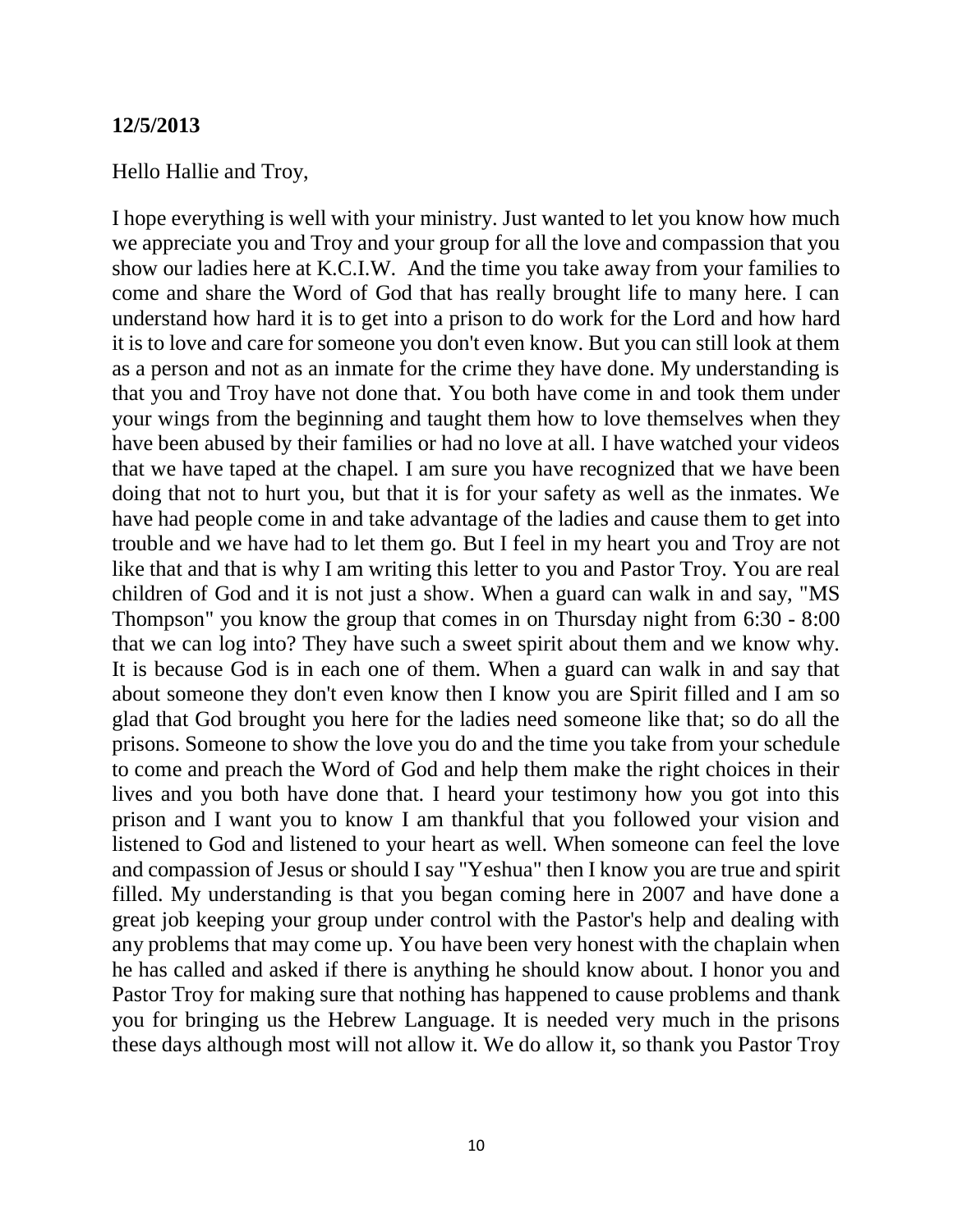and Hallie for coming and sharing the Word of God with us and I hope you continue doing so until God says you are finished here. Sincerely, Commissioner of K.C.I.W

#### **09/12/2013**

Hello Hallie and Troy, I hope all is well with you. It has come that time of year again, and I know that you hate to see that time come, but I thank you and Pastor Troy for all your hard work you have done for the ladies and the time you have taken from your family to come here and bring the word of our living savior that has changed their lives so much. As one of the ladies said, you have truly been sent by God. Your program is different than the rest of the programs and they love it and can't wait until Thursday comes around. We have other programs, but most of them will not attend. They just like and love your program and that's because you showed them the love that Jesus has put inside of yours and Pastor Troy's hearts and I thank you for that. You show them love and that is what they need! You both have become their family, for there are some that don't ever have family to come visit at all and they look up to you both. You have brought them closer to the Lord and you don't look down on them and you have helped them not to look down on themselves. Hallie and Troy, you have given them hope and Hallie, you have always told these ladies in your program that there is some good down inside of each one of them and people never look for the good down inside and that is very true – they always look for the bad because they are locked away. When I can see a change in them, that says a lot. They are not the same ladies that came in K.C.I.W.. The joy and happiness and peace they have mean a lot to me and the love they share with their children when they come to visit and the words I hear them say is "Jesus loves you and me no matter what we have done", and they can say that because of the love they have been taught and the love they have been shown from you and Troy. You both have brought them His compassion – Love that Jesus has put in your hearts. Hallie, I know it is hard for you to say "No", because I have seen your tears at the end of the year and on my tapes. I have heard you say, "If I could take your place I would", or "If I had a big house I would take each one of you home with me and help you" and I truly believe you would in a heartbeat. Troy has been the best thing that you have brought here for these ladies. I hope and pray more doors will open for you to bring and teach the wonderful Word of God to help others change their lives as you have here. So, thank you both for sacrificing your time and your family's while you came here and shared the true Word with them. Sincerely, Chaplain Kenny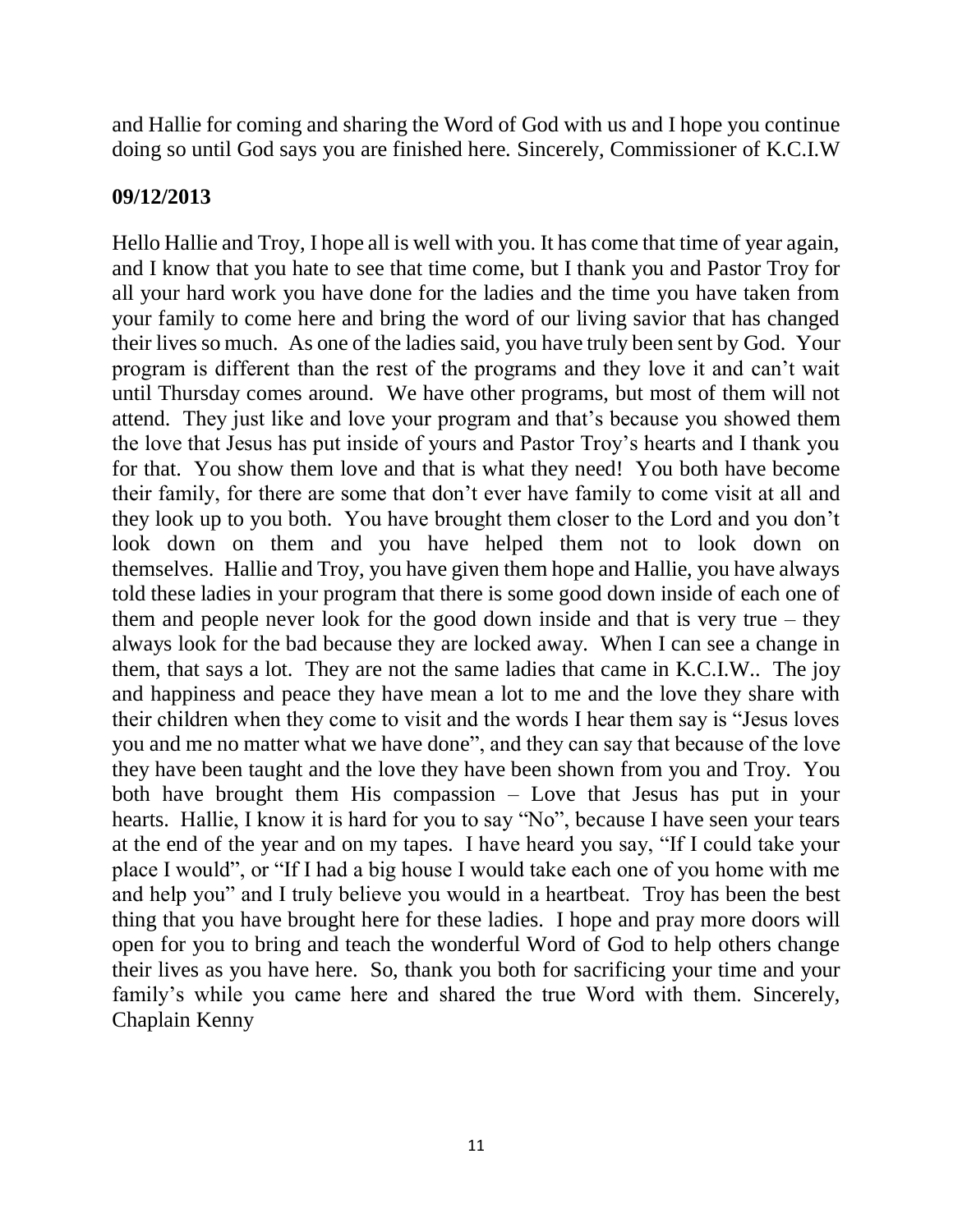## **Here are some testimonies from our last night of Prison Ministry [Sept 26th 2013].**

Because of you all I grew closer to God. I was baptized on Sept 8th 2013 thanks to you and God. A.J.

It makes me happy to know you all are coming and I feel happy when I leave here. There is just something that you all bring here that is amazing. K.F.

I have only been coming for a couple of weeks but I have felt so much better since I started coming to church.

I have come to understand the bible better. I have felt my faith strengthened from coming to your services. I feel like I have a better relationship with God now. The light and love I feel from these services I will always remember. S.W.

I have truly grown in my relationship with the Lord during your church services. God revealed to me that He has called me into jail ministry. T.V.

Pastor Troy has been a blessing to me as well as his helpers. I have learned alot through these services. No matter what I was going through that day; he always preached to me. A.G.

I learned alot about God. B.B

The light and love that shine through Troy, Hallie and Bill is still a constant reminder and testimony of how God calls on me to live out my life for and with Him to be a light for others. T.S.

I know God really loves me and through Him I can do anything. R.R.

You help me understand the bible better. P.B.

Helped in alot of ways. I know God better. Thank you for coming and teaching us. You guys mean alot to us. L.M.

My heart has been so heavy on several different occasions until I came into the chapel. It seems as though your message was just for me. Your words of encouragement have helped me make it through. Thank you so much. S.B.

When I serve God I feel so much better. I love God, God is good and great. D.M.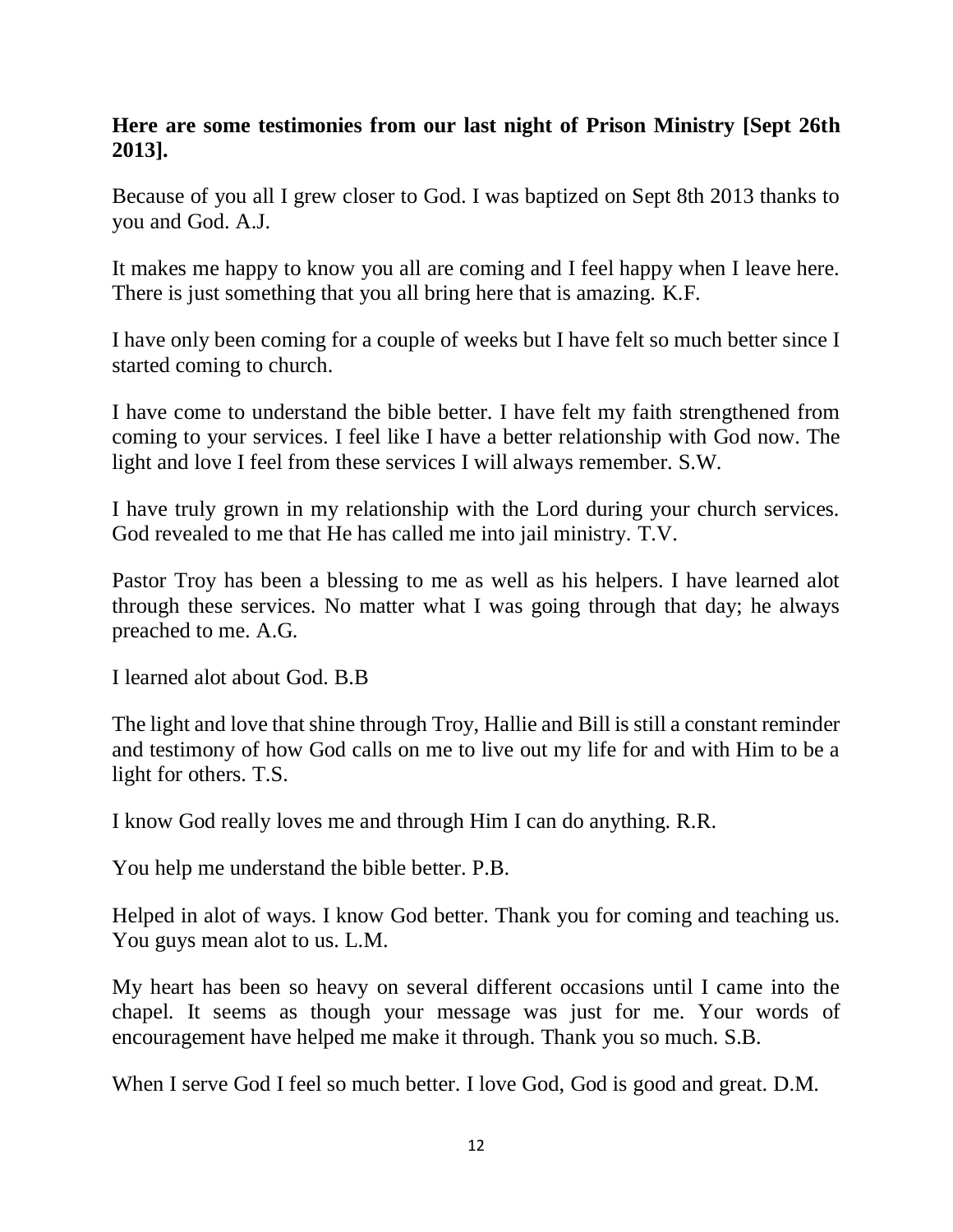This is only my third time but it gives me peace. D.M.

It has shown me to look up stuff and to help me praise Him. K.S.

You all have touched me in so many ways. You have shown me that God does love and care about me. A.B.

It has helped me to look up and get right with Him. D.L.

Sharing Troy's story has helped me to forgive my uncle. I understand how God uses our bad situations and turns them into good. Thank you Troy. K.C.

Showed me how the Hebrew language always points back to Christ. Every letter and word. B.H.

You touched on many subjects that I needed to hear about through our journey. I just need you to know that you have helped me open my eyes and ears and heart to many things I thought I wasn't ready to acknowledge or accept and I thank you for that. I thank God for putting us together at this time and in this place. I understand so much more about giving into His will more than I did before I walked into your service. And I would be honored to learn more with you all, to have you apart of my walk; my building of a new life, a new rebirth. R.S.

It has helped me understand the word of Jesus and the bible which in turn has helped me find peace. K.D.

Thank you for teaching me how the bible relates to me personally. I have read some of the bible. S.H.

I have learned so much from your sermons. You have made my heart feel awesome. Thank you! I desire the Lord wholeheartedly. I love Jesus. I will never go on the wrong road again and I mean that. A.F.

You all have helped me to accept the Lord my Father and to believe. E.S.

You have helped me to have belief that God does love me and that I am truly saved. B.P.

The Holy Spirit is with you! I feel Him when I come to your services. He used you to change us. Thank you so much. C.S.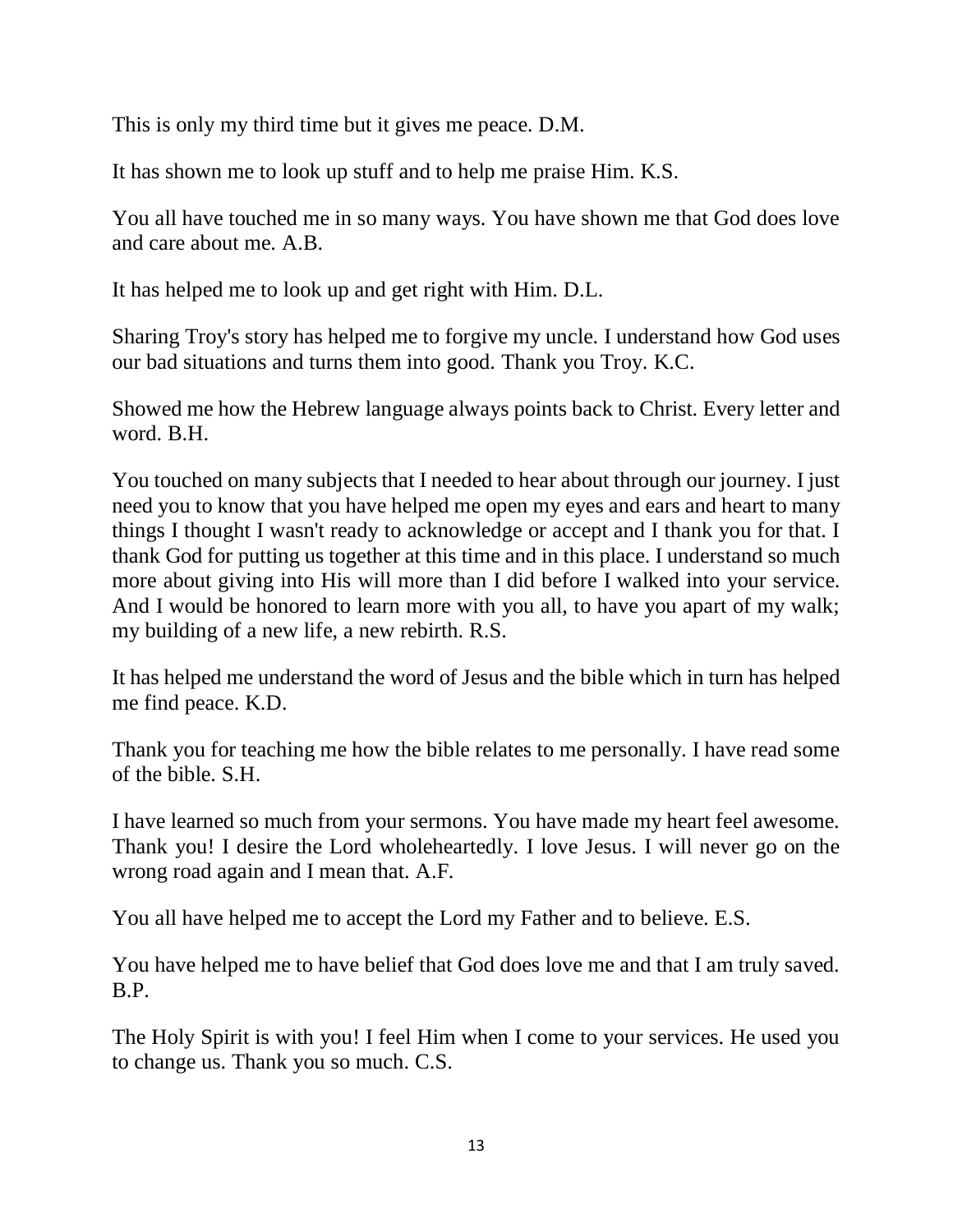You guys helped me see I wasn't on the path I need to be on and helped me back on the right one. K.Y.

I have been almost every week and your services have helped me grow closer to God by understanding Him better. B.I.

I told Hallie at the beginning of this year it was going to be different and wow was it different. We had a handful that stayed the whole time with us. We had some transferred to other facilities. Some were released. And every week we had new people to come in. We learned this was a year of planting a word in hearts that were going to be scattered abroad to different places. At the end of our season this is what we have that is so exciting. Six that want to learn the Hebrew Language and request I send them teachings monthly to help them learn. Ten that want to receive monthly Bible Studies. And are you ready? Twenty-seven that want to be mentored monthly through our teachings which includes them doing worksheets and mailing to me. Is that not awesome? So even though our season has ended in person, the ministry will continue on in spirit. So on their behalf I will be taking up a special offering each month to help produce the materials requested along with materials for the Prison Library. If our Father moves on your heart now to help us, you can click on the donate tab below and make an online donation. Thank you so much for helping us fulfil the will of our Father in the Prison.

Last week I taught a message titled "Put the Glass Down" There are some things we have a hard time letting go of and these things wear us out physically, mentally and spiritually if we cling to them. Now take a moment and read the testimonies of some that heard this message.

## **Aug 22nd 2013**

Of course you know we tell each other continually, "Put the glass down". Your sermons and messages get the Holy Spirit moving within me. I feel I am really growing and understanding the word as never before. I can do all things through Christ who strengthens me has been forever changed to "Put the glass down" and reach out and touch the Hem of His garment. I ask God daily in my prayer to remind me to put the glass down and touch His Garment. The small snippets of scripture that you bring to us are each packed with significances out of this world. Each word, each verse has more meaning than I have ever imagined! Wow!!

### **When asked the question how has our time with you up to this point changed your life.... listen to this answer...**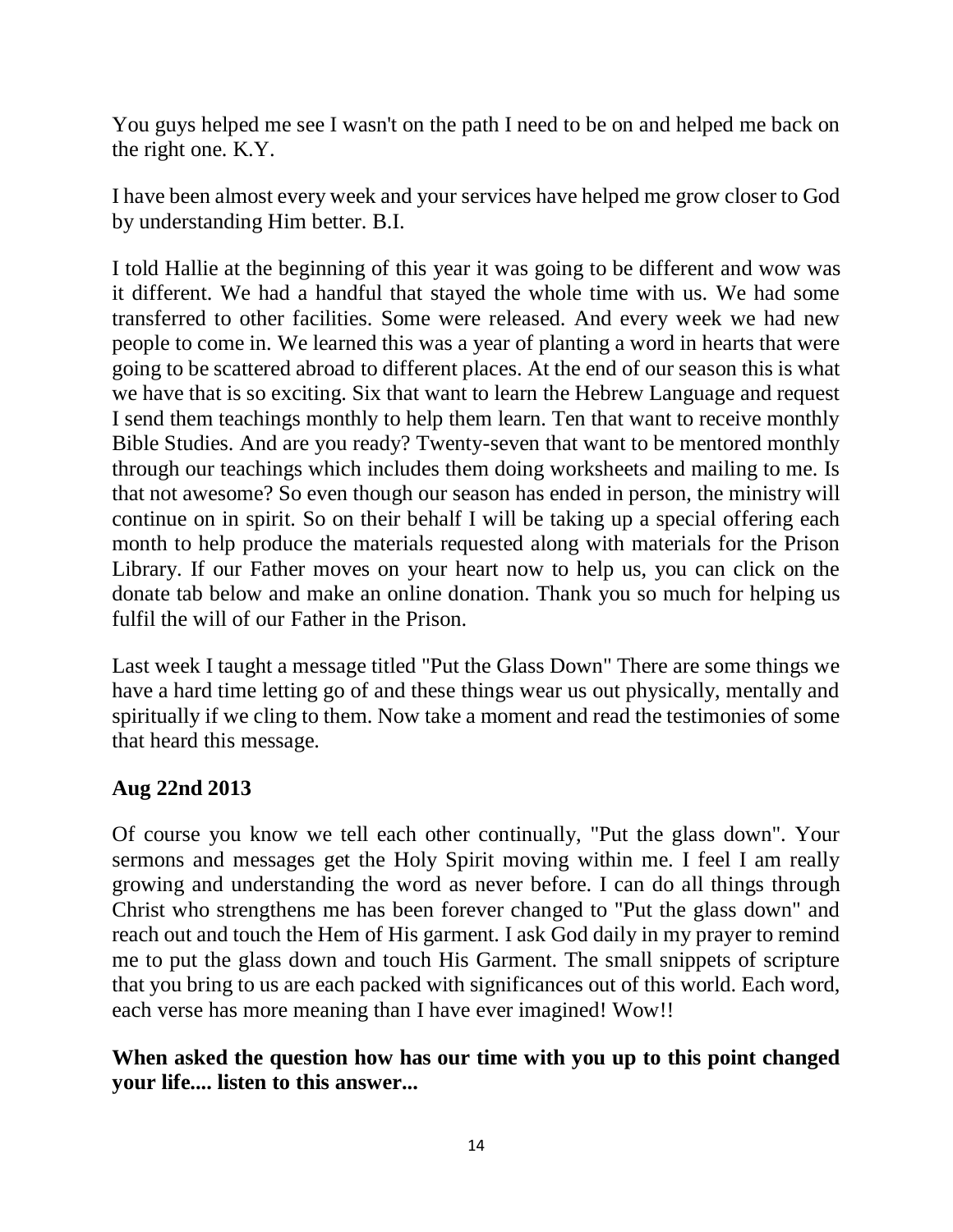More than all the church services put together for myself in my previous years of church going, my vigor in faith and the Gospel of Jesus is restored and I am hungry! Oh and now I've walked two miles from Bethany to Jerusalem. [*This was in reference to message taught tonight on going from Bethany to Jerusalem*]

Thank you Pastor Troy and Hallie. I can't wait to continue my knowledge in Christ when I get home Sept 14th. My whole family and I will be attending our home church together my first Sunday home. Yashanna Yeshua!!! D.T.

## **Aug 22nd 2013**

It was as awesome service. I felt the Lord just take a weight off my shoulders. I was molested as a child and I needed to let go and let God take care of my burden. I felt like you was talking to me.

### **When asked the question how has our time with you up to this point changed your life.... listen to this answer...**

It's gave me hope for a better future. I have grown and matured since coming to your services. Thanks. It was like Jesus was talking to me through you.

I would like to thank you all for coming and being a part of our lives. Thanks for the encouragement and inspiration. I hope and pray that you all come back soon. J.C.

## **Aug 22nd 2013**

When you speak it touches my heart because I am in a constant battle within my mind. The devil is trying to get into my mind while I try to read the word. But God's working on me and I'm working with Him. I will continue to come to your services. Thank you for all that you do.

### **When asked the question how has our time with you up to this point changed your life.... listen to this answer...**

Tonight was an awesome service. Your word inspires me to get into the word more to have more knowledge of God's word.

Thank you for taking time out of your day to come and bless us with your word. I really appreciate it. W.K.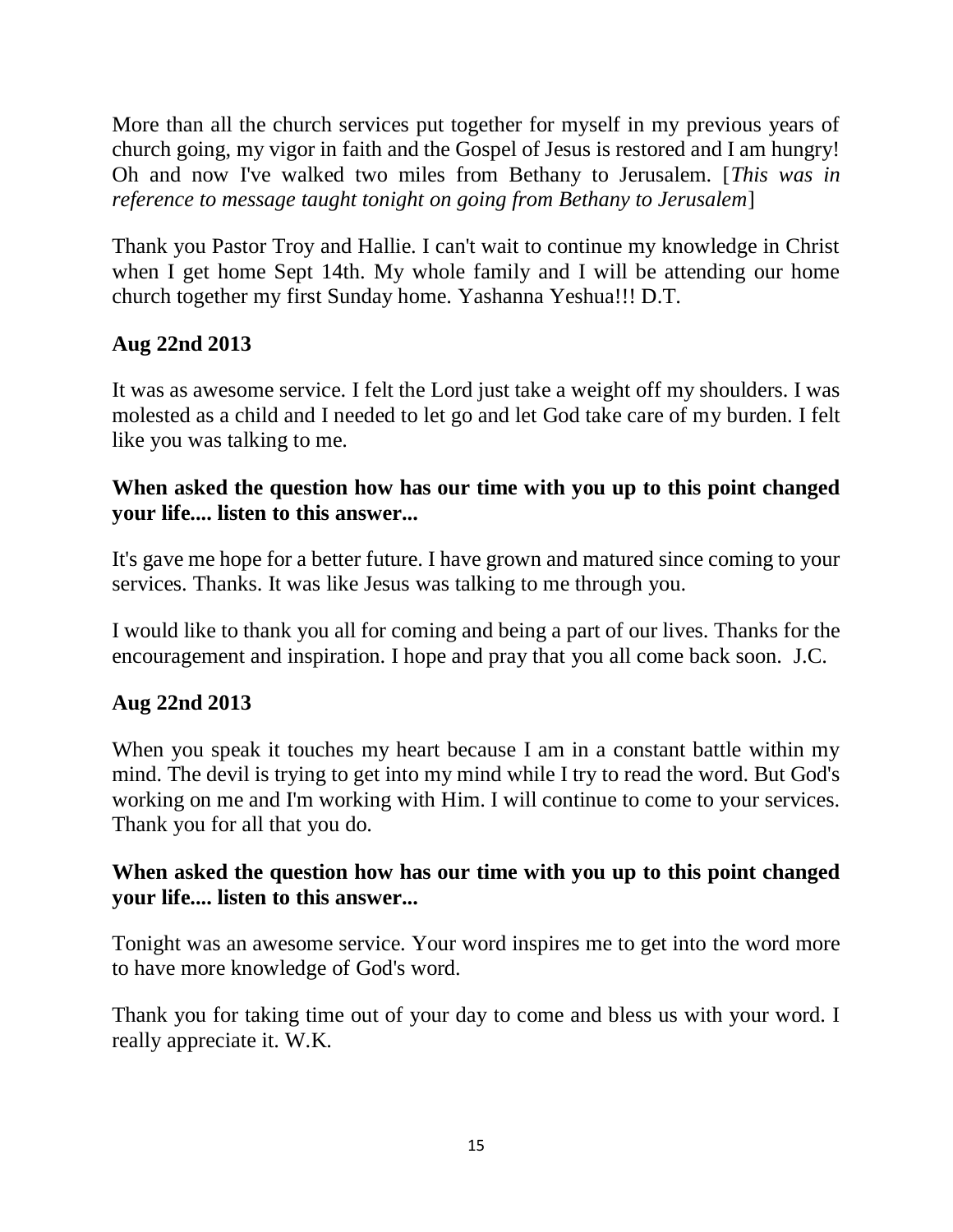#### **Aug 22nd 2013**

Every time you are here it does something to my heart. You make me realize just how much more work the Lord has for me. I didn't realize I still held so much hostility for others in my past. I truly thought I had dealt with all of it. I know now that I haven't. Thank you so much for coming here every week.

## **When asked the question how has our time with you up to this point changed your life.... listen to this answer...**

I can't even find words to explain how you and Hallie have touched my heart. I feel so blessed that the Lord has given me the privilege to learn about Him in a whole new and profound way from someone as awesome as you all.

Thank you! Troy and Hallie are truly sent from heaven above. I'm not sure I would have been able to adjust to prison without them. I really feel like you and Hallie are a God send and are two of the best people I have ever met. Thank You! C.G.

## **Aug 22nd 2013**

Last week's message helped me to realize that there are often times that I will fight with patience when I have put something in God's hands and I try to pick it back up and retake control. I've reminded myself various times throughout the week to put the glass down. There a alot of times that I pray about something and even knowing that it's in God's hands, I worry myself sick about it.

### **When asked the question how has our time with you up to this point changed your life.... listen to this answer...**

I feel the Spirit moving in each service and there is always at least one section of service that speaks directly to me. I am able to take this word out of here with me and refer back to it in memory and scripture and apply it to my life daily.

Thank you for all your time and prayers. I enjoy each service and always benefit from them. I will continue in prayers for you. In Christ Love T.S.

## **Aug 22nd 2013**

That I need to keep the glass down and keep in mind that I can't control everything that happens in my life but I can control my feelings by praying to God and turning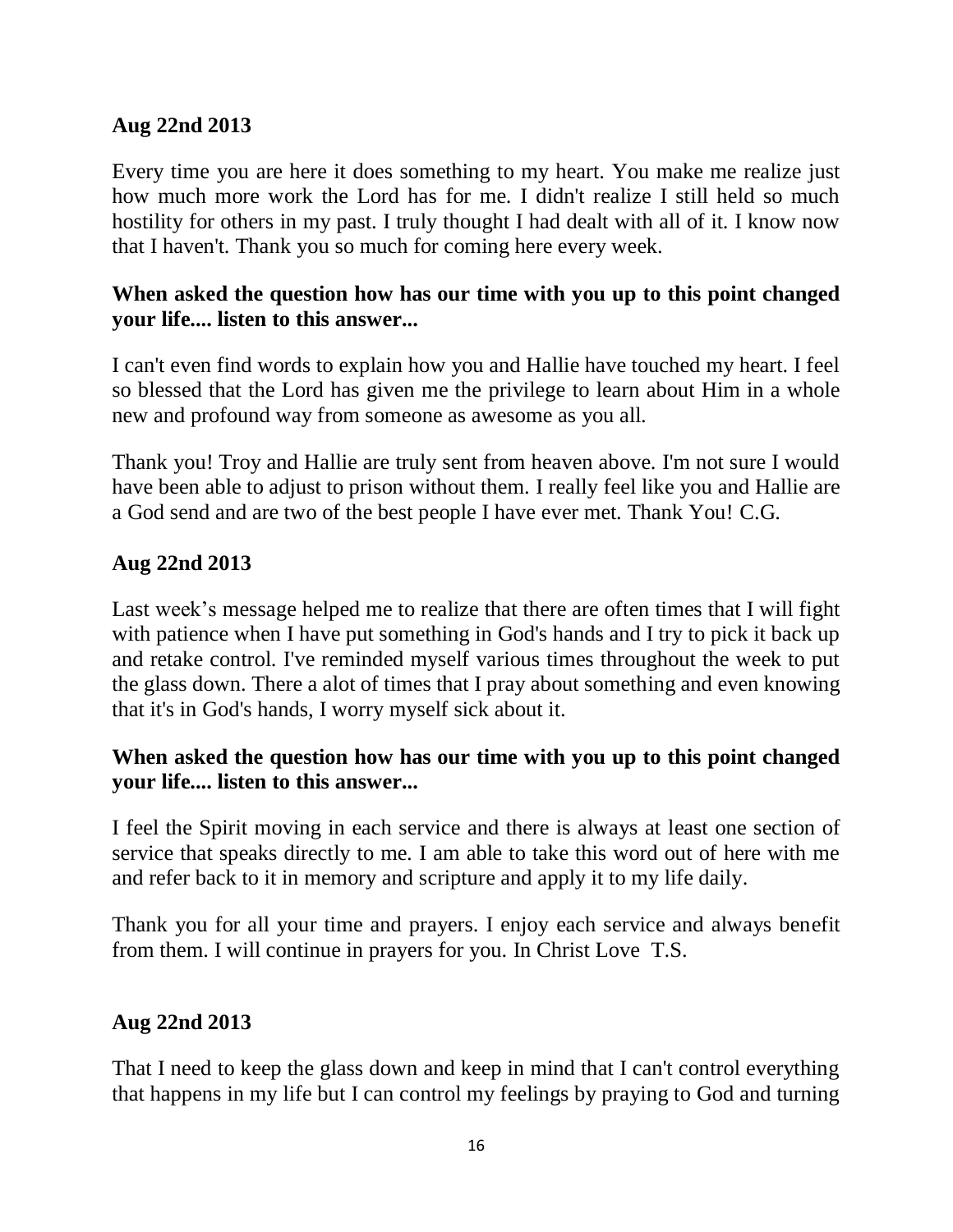everything over to Him. That I need to have patience instead of trying to take control of everything or just give up. That I shouldn't worry because it's in God's hands and I know that but I still worry anyways, even when I shouldn't.

## **When asked the question how has our time with you up to this point changed your life.... listen to this answer...**

I feel the Spirit when I come into each and every service and I know that He will always be there for me and love me regardless of my sins.

Thank you for coming and sharing the word of God with us and making the time to come see us and the deliver the word of God to us. S.W.

## **Aug 22nd 2013**

I enjoyed last week's service very much. I had been stressed out over court! They kept rescheduling and I never made it to court. I decided to stop stressing over it and I felt like a weight was lifted off my shoulders. Since then I went to legal aid and we sent motions for my release to the judge.

## **When asked the question how has our time with you up to this point changed your life.... listen to this answer...**

If it hadn't been for last week's service I don't think I would have realized that I needed to put the glass down! If I wouldn't have put the glass down, I would still be making myself miserable with things that I couldn't control. Thank You!

I appreciate everything you do for us. Thank you for recognizing us as people and not inmates!

#### **Aug 22nd 2013**

The service was awesome. It made me think about how much I do lose my focus on the good things in life which the best thing I have ever had in my life is my relationship with God. I do hunger for His word. Last week's service blessed my heart so good I can't wait for Thursday to get here because I know I'm going to learn so much more. Your teaching is made so real to me. it made me know I need to focus stay on God. Put the glass down and pay attention to what I'm doing and what God is showing me.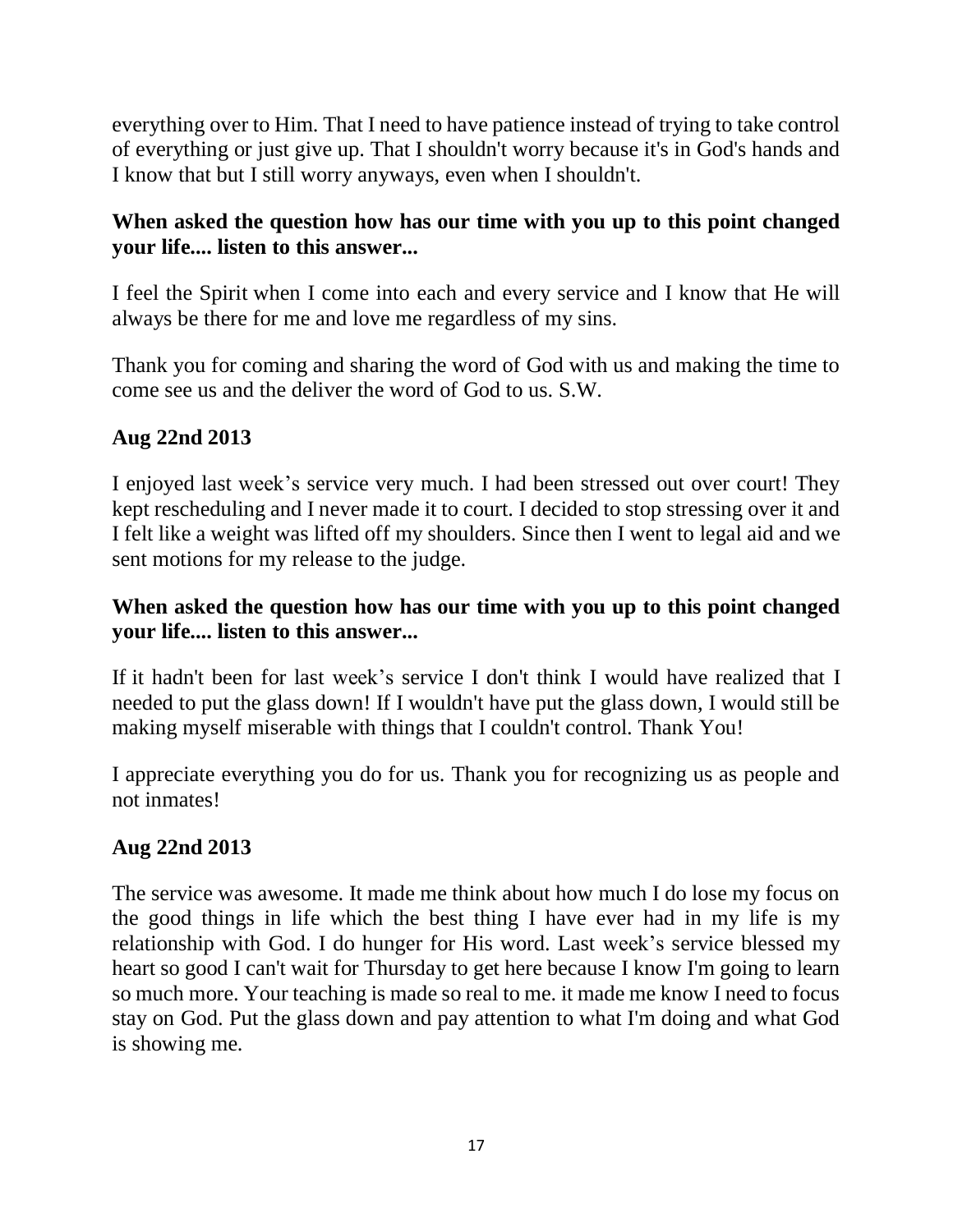## **When asked the question how has our time with you up to this point changed your life.... listen to this answer...**

I know for sure God loves me and has a plan for me and the rest of my life. I have joy, peace, love, forgiveness. I have a reason to live.

Thank you and thank you for your ministry. May God bless you all. R.R.

## **Aug 22nd 2013**

I really don't know exactly where to begin. I came here in May. I have attended church but the service last week touched on so many things. I had my son here 1 month ago today and I have a 2 1/2 year old daughter. I was told on Monday I was going to have to go to a rehab for six months to go home. Well, at the service I decided to put everything down. When I put my glass down, I put my life in God's hands. I wrote my family telling them I wouldn't be home for six more months. I wrote my children the same. One of the hardest things I ever wrote. I was called to a workers office here today and was told I was eligible for a program called I.O.P. after being told I wasn't and I will be going home Oct. 1. Praise God, He is great.

### **When asked the question how has our time with you up to this point changed your life.... listen to this answer...**

I have got a closer relationship with the Lord. I have been saved. I can lean on the Lord and trust in Him. I know that no matter what happens the Lord is with me always and I just want to do His will.

I want to thank you for taking time to make the services possible. It helped take me from a dark place and bring the Lord back into my life to save my life and hopefully I can give my testimony to others and help them to. I thank you from me and my children for bringing the Lord back into my life. W.R.

## **Aug 22nd 2013**

I know I told a handful of people "put the glass down". They didn't understand had to sit down and tell them what I just learned and how it affected me and how it could change their lives if they apply it to their life's. It was really good and opened my eyes in a spiritual way and I needed to hear that. Thanks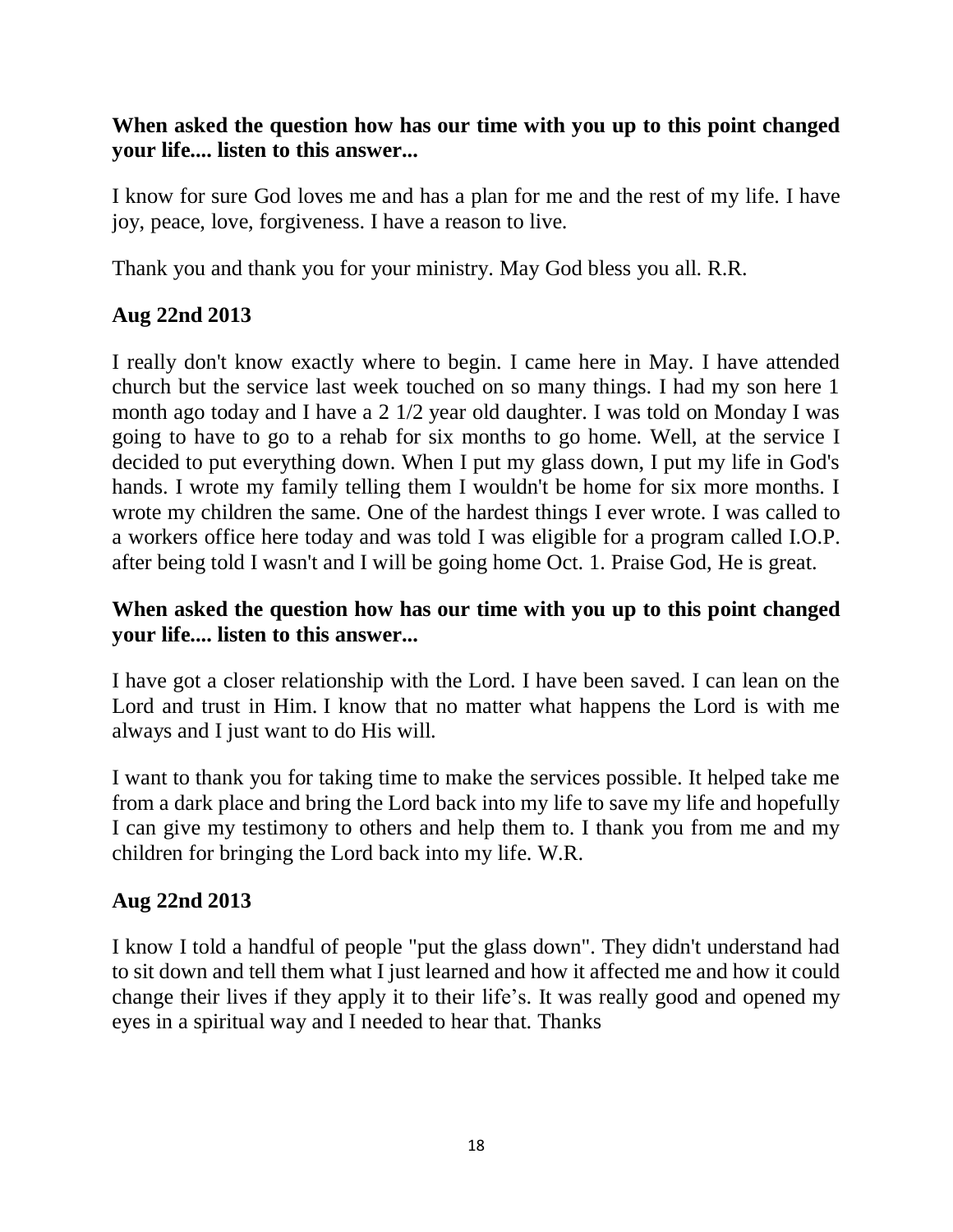## **When asked the question how has our time with you up to this point changed your life.... listen to this answer...**

In many ways. Some days I don't want to come, I've been working all week and just want to lay down but I know it's the enemy because every time I come I get blessed.

Thanks you for coming and spending time with us. It means alot. Please keep us in your prayers. Thanks and God Bless H.D.

### **Aug 22nd 2013**

I actually was not here last week but I can say that I appreciate meeting each one of you. My life has changed so much. I now know more than I did before I walked in here. I am closer to my fiancé and to my mother and children. I am so thankful that God put me here. It has really opened my eyes. I could be ten feet under or even worse things could have happened. God has blessed me three times with two wonderful children and one on the way. If He had not been on my side, I would not have had the many blessings that I am now thankful for. Thank you all for bringing me closer to the one man I need to know more about. I love Him so much. I love each and every one of you. Thank you from the bottom of my heart.

### **When asked the question how has our time with you up to this point changed your life.... listen to this answer...**

I know my Lord and Savior more and more then I what I did before I met you all.

Thank you all so much for all that you do for all of us. I'm not sure about the other girls but I am so grateful for you all. A.J.

#### **Aug 22nd 2013**

My heart felt as if God was speaking right to it. I was able to confess alot of my strongholds and let them go. Also I was able to ask forgiveness for my past sins and also for the people I have hurt. God has blessed me with so many great things such as giving me strength to do His will.

### **When asked the question how has our time with you up to this point changed your life.... listen to this answer...**

It has let me see that God is a forgiving God and He loves me no matter what. It has let me see that all things are possible through God. I love the Lord more and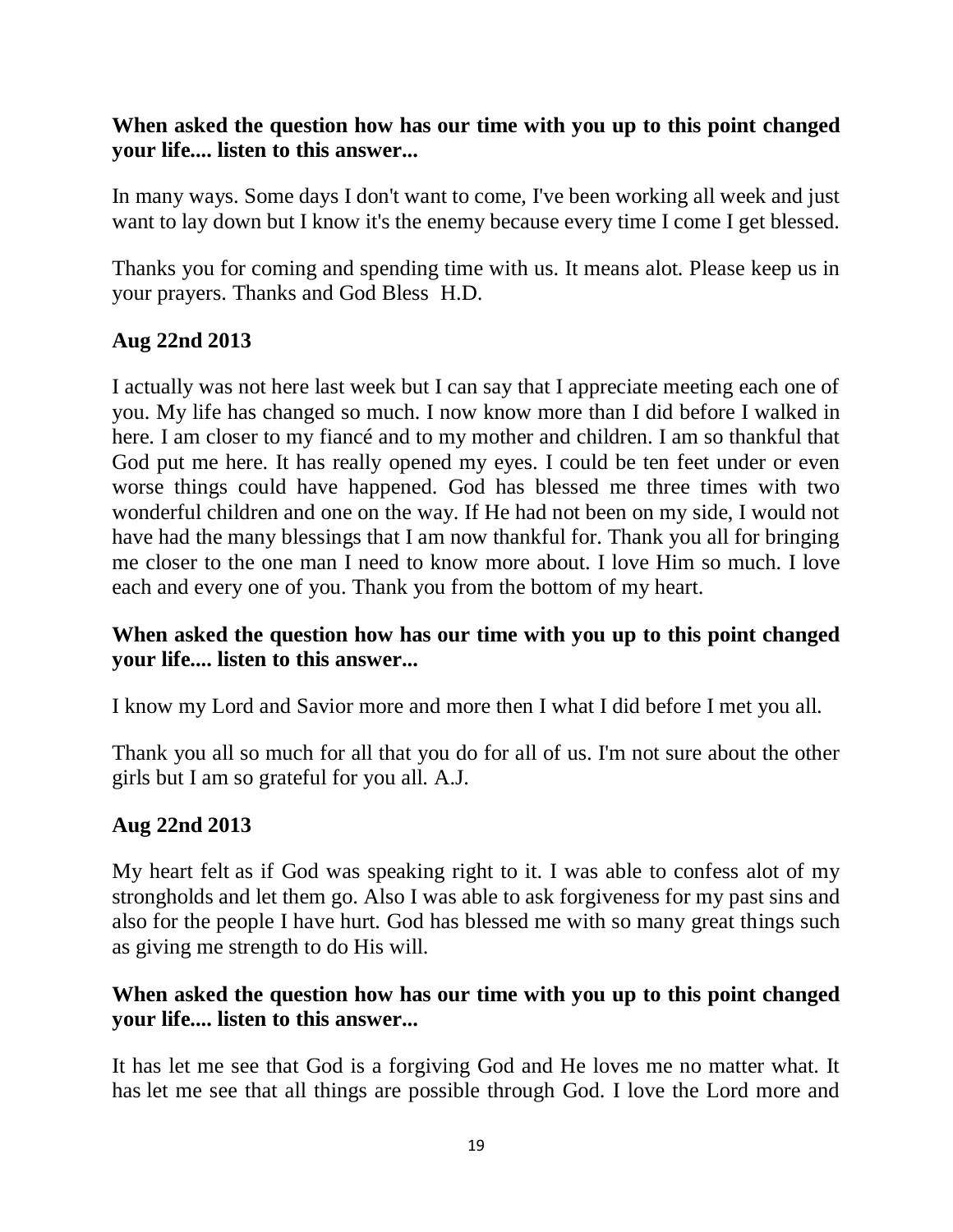more. I have more faith now than I ever had before. I am so grateful that God has forgiven me and I am learning to listen to God. And that is thanks to God and to you both. For I was lost but now I am found. I need prayer as I rededicate my life to Jesus Christ. Lord help me to live more for you. Lord let me receive you all Lord. Thank you Lord Father God in Heaven.

I am so thankful for Troy and Halley for coming out and being with all of us, for all the prayer and messages Troy brings, for the songs Hallie sings and for the love they show. Thank you and God bless you all. I am so grateful for the messages for I have been struggling. But since July I have really been able to grasp ahold of the messages that Troy brings us. Praise God! E.S.

### **Aug 22nd 2013**

## **When asked the question how has our time with you up to this point changed your life.... listen to this answer...**

You have helped me understand the word somewhat better than I did before.

Thank you for taking the time out of your day to share the word of God with me and my friends. I look forward to you coming every week. Thank you and continue to do God's word, because you do it very well. S.H.

#### **Aug 22nd 2013**

## **When asked the question how has our time with you up to this point changed your life.... listen to this answer...**

I'm a believer in Christ and always have been and I've just gave my life to Him and really meant it and I'm just living for Him from now on and I'm going to keep it that away.

#### **May 9th 2013**

Hello Troy & Hallie… This is Carol and I want to say thank you for having vision and coming to KCIW. God's Healing Ministry has brought everyone there much closer to the Lord. I never knew church could be so good until you brought Pastor Troy there and I thank you Pastor Troy for the true word of God and bringing us the Hebrew and Yeshua teaching to us. When I came too yours and Mrs. Hallie's services I never had a dry eye. God worked on me from the time I entered till I left. My life had been such a mess until now. When Pastor Troy started preaching and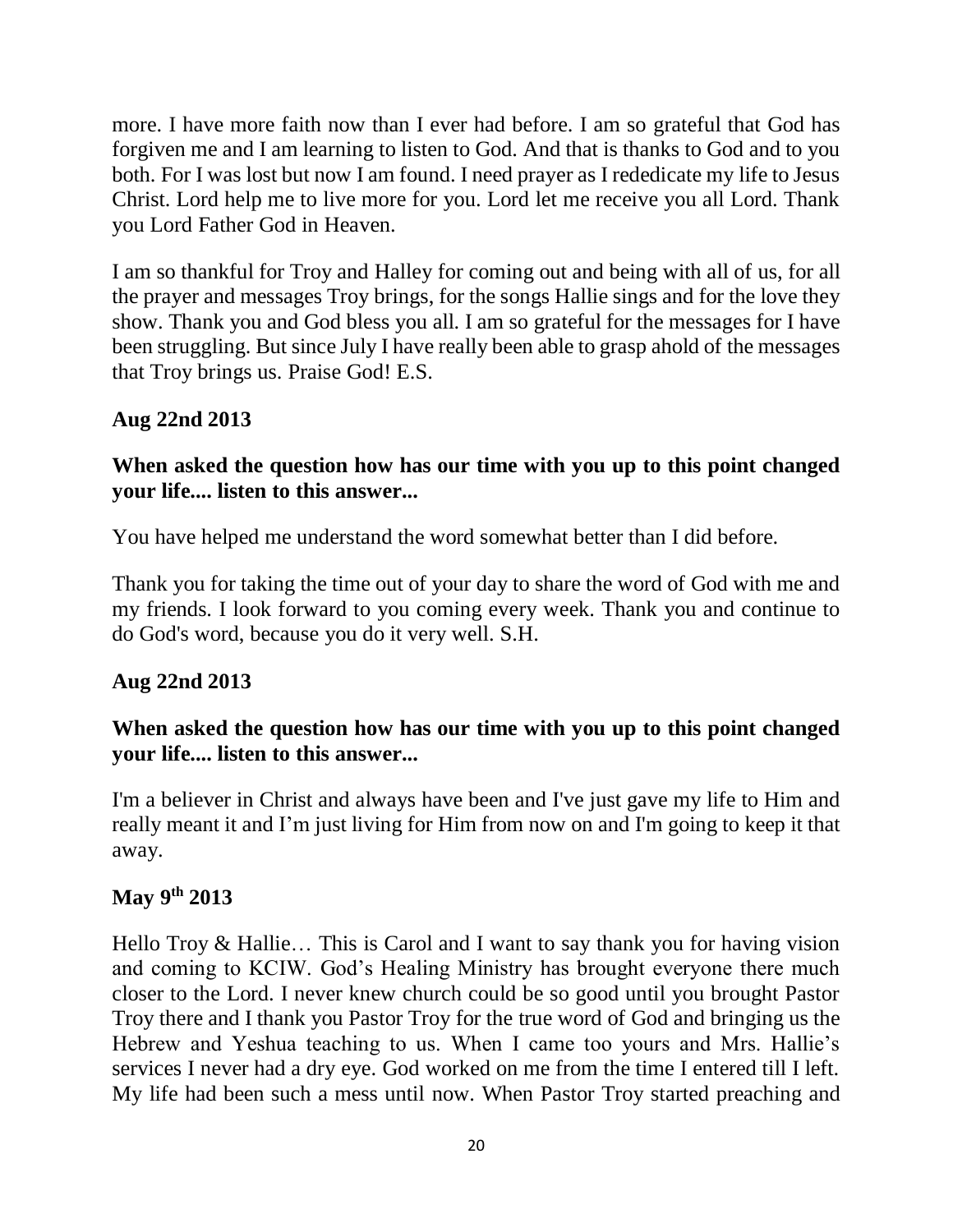teaching about Yeshua then my life changed and it's because of you two. We never really had the love from other leaders that we get from you all. You never change; you are always the same; full of love, full of the word and full of Yeshua. And when you all come you bring the Holy Spirit with you and we knew how it feels to praise the Lord. And the Holy Spirit when it moved we could praise God. You guys have such anointing upon you and you let God have his way. There were times the guards would show up but could not stay because the Holy Spirit was so strong. They could not stop us from praising God. I didn't consider it a bible study. I believe that that God sent you guys to conduct a revival, to get your foot in the door there at KCIW. I compare Peewee Valley to Ezekiel 37 valley of dry bones and God sent you guys to breathe life back into them. I was glad to have set under your teaching Pastor Troy and set under good spirit filled leaders. I wish that you could come here at Otta Creek. I miss the Spirit I felt from you guys and that love you brought with you each time you came. And when Thursday nights roll around here I think about you all at KCIW. I will always pray for you both. My sister is at KCIW and she has told me so much they have learned from the Hebrew teaching there and how it has changed lives there. Please don't stop going for there are some good ladies that need you and your help and your love and your prayers as well. I just wish that you could come here at this prison so we could fill the Spirit move here, so we could praise and worship God the way we should but we don't have a good Spirit filled preacher here as KCIW. Thank you Mrs. Hallie for following your vision. And thank you Pastor Troy for showing the compassion and love of Yeshua. I know nothing about your lives, but when I prayed, I know what God showed me. Pastor Troy this is a word for you; God is going to make away for you because you are called to take the word around the world. And Mrs. Hallie, you are called to lay hands on the sick, for you have that gift. So don't be afraid to use it because God gave it to you. I feel that the enemy fights both of you but greater is He that in you then he that is in the world. Don't give up when the going gets tough. I love you both… Love C.F.

#### **May 3rd 2013**

Hallie & Troy, We miss you guys so much. The fellowship we had with you all lifted us up and kept us going until the next service. And that was because you all are Holy Ghost filled and really true children of God. I pray and pray I have a walk like you all do and that God will use me like he does each of you and when people look at me they will see that I am a child of God like I did when I looked at you guys. For I have the desire to serve God with everything in me. It seems like everything and everyone has left me except my God, Hallie and Troy. I need your prayers as I want to become a drug counselor when I get out but I have to let Yeshua clean up some areas in my life. And by hearing the true word of God and hearing the Hebrew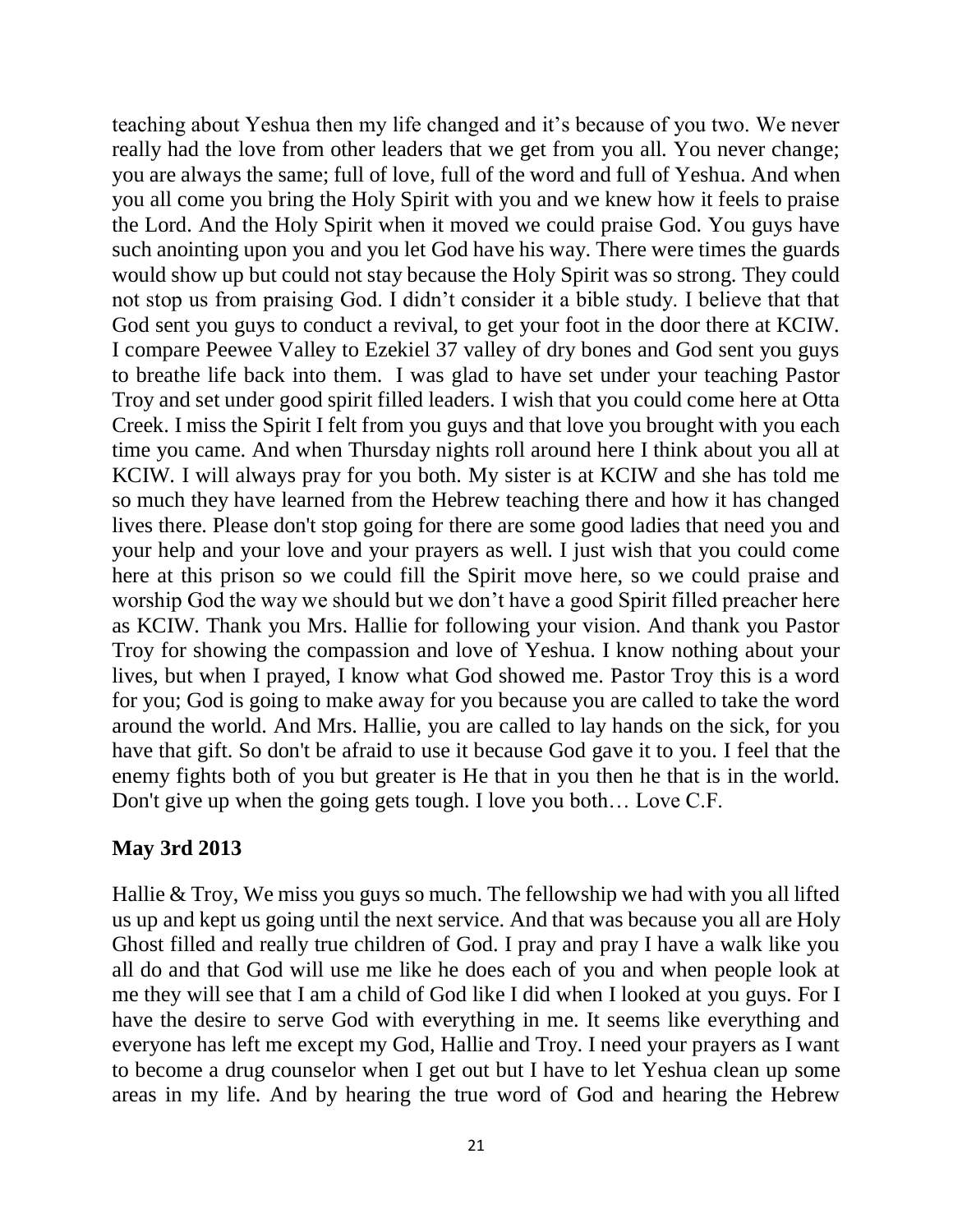teaching I know that it will happen. For I am closer to God then I have ever been. I have turned that 180 degrees and it's all because what I have learned from the Hebrew teaching. It has not been the same here after your program ended. I listen to your cds and your DVD's and read some of the papers you sent Pastor Troy. You are a blessing to us all. Thank you both for your prayers and for thinking about us here at KCIW. Not many do that. To them we are just prisoners that have done wrong. I even had one guard tell me that Yeshua doesn't love me for what I have done. And I look at him and said; he loves me just as much as he loves you for what you have done. Why should you look down on me when you have done more than me who got in trouble? But I was just speaking my peace; if we don't speak up for ourselves they will just treat us any way. So I have to take my chance of not being raped or stand up for myself. And I don't want no sin in my life because before I can do the calling on my life, I have to make sure that every area in my life is cleaned up. Then I can do what He wants me to do, so please keep me in your prayers for there is more here that have callings on their lives but are afraid to step out and let God use them in here. This place can be a hell hole sometimes. I have not attended the Thursday night service since you and Hallie have left because it has not been the same. I feel that we are judged for the wrong we have done. Why can't they be like you two and love us for who we are? I am looking forward for July to roll around. We ask every month when are you all coming. So until then you both take care and hurry back. Pastor Troy you are a blessing to us all as well as Hallie is. And you are one of the best Pastor's and Teacher we have had in this prison for a long time. I hope you keep coming here and teach us the true word of God. I understand every word you teach us and now in my spare time; I try to teach others. I love you both very much; you have become family to us all at KCIW R.B.

#### **May 3rd 2013**

Pastor Troy & Mrs. Halley, We are looking forward to July and some more Hebrew that has changed lives here at KCIW. We were blessed when Mrs. Halley brought you into these prison walls to tell us about Yeshua. You both have such a anointing upon your lives that we all need here at this place. Yeshua has changed areas in all of our lives here. I'm not the same person I was last year for Yeshua has changed a lot of areas in my life. Through your Hebrew study he has showed how strong I can be through him. I didn't feel that way before. For I felt that no one cared about me or even loved me but now I know better. As Mrs. Halley would say as well; you hold on to Yeshua because He is your hope, your strength, your joy, your freedom, and He is your way out of this place. You both have a sweet heart and we know that you really do care what happens to us all here. Not many come into this prison and show the love that you and she do. And you don't look down on us for any reason at all.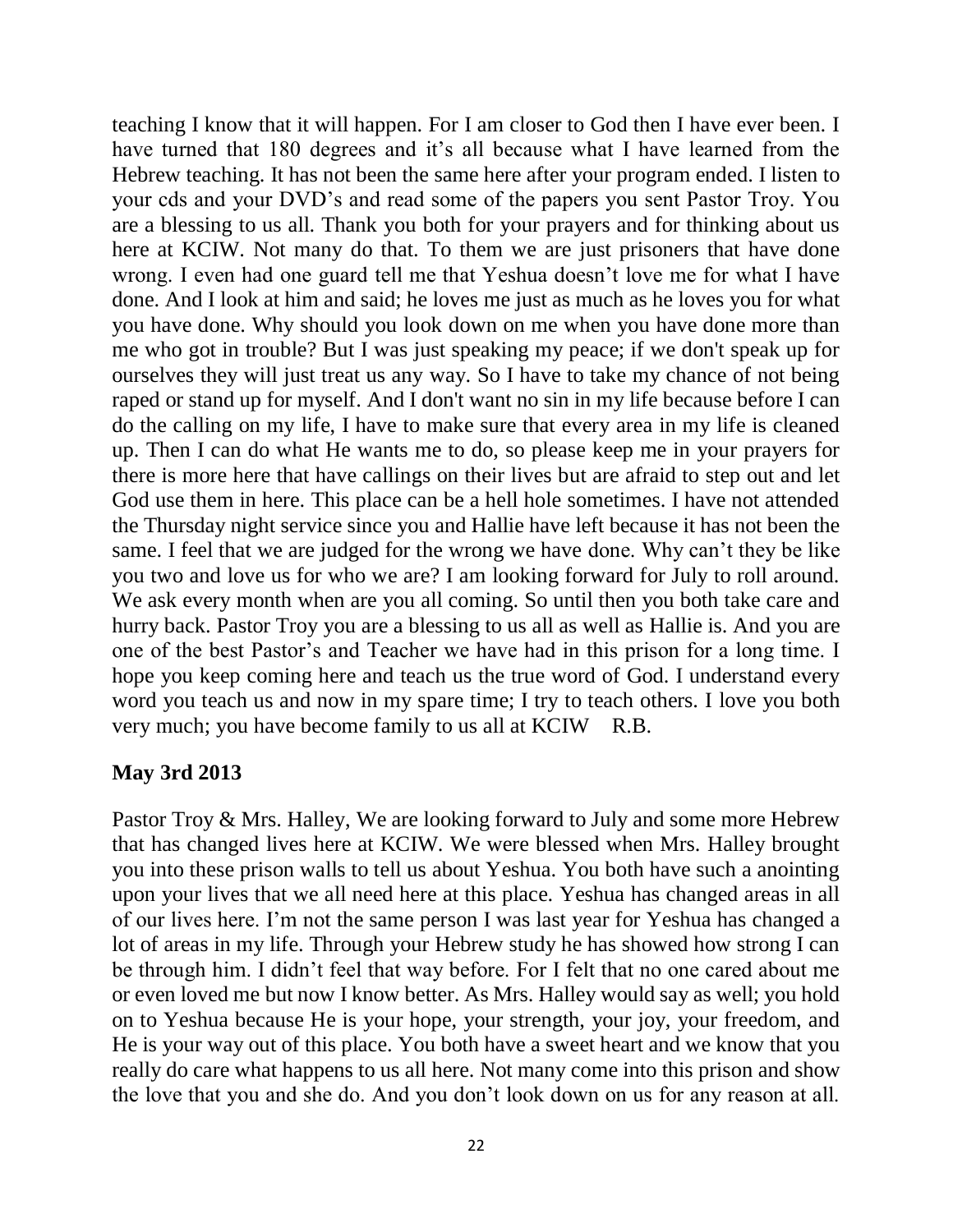You just show us the love that Yeshua has put in your hearts and tell us how much He loves us. You are blessed to be working by her side as she is blessed to be working by your side and with the anointing that Yeshua has placed up on both of you. And that's what I'm praying for Yeshua to place upon my life, that same kind of anointing. Thank you for the materials, the DVD's and CD's. We love you both so much. You have become a family inside these walls to each one; a family we can reach on the outside. And as I said; I can't wait to hear more of the Hebrew teaching and have it to change my life even more for it's not easy living in this place. Some of the Pastor's that come here say they know how we feel but they really don't. And some that come in here you can't even feel a thing from them; it is just words out of their mouth. But thank God for you both that we can feel and see Yeshua in you both. If it wasn't for the true word of God and all the love you both have showed us; some of us would just give up. But we have planted the word of God in our hearts. Thursday nights are not the same so most of us do not go because we know we will leave that place the same way we come in without nothing. We can't wait for you guys too come back and as I said; hurry back and thanks again for teaching us the Hebrew. T.D.

#### **Feb 9th 2013 11pm**

Hello Troy and Hallie, my name is Tamara Kinnarid. I was at KCIW Pee Wee Valley Prison and attended your Thursday night services. I wanted to thank you with all of my heart for all the services. I now am a believer and I want to thank you both from the bottom of my heart. When I thought I knew God, I really didn't know Him at all until I heard the Hebrew Language. And now when I read the Word, it really means something to me. I see and feel Yeshua in the Scriptures. I really wish you all could come and be a part of the church service here at Western where we really worship and praise the God. I pray for you both every night and day cause you all came into the Prison and brought Jesus to us all and showed us love no matter what our faults were. You did not look down on us at all. You just gave us the True Word of God and showed us the real love of God that is in both of you. Your prayers are what helped us all. Everyone here that sat under you there sends their love and prayers. My life hasn't been the same since you helped me find Yeshua. I have been a leader here at the Prison and I love it. Ms. Hallie, I want to thank you for not giving up when the road got rough and Troy I want to thank you for the Pastor you are that preaches the True Word of God and for your compassion and love that has been given and put in your heart for the people that comes across your path. We have not always had that at the Prison, so again thank you both for helping me find my way home. Please pray for all of us here and keep helping everyone else at KCIW find their way home. From my heart to your hearts... I hope you can read this as I had to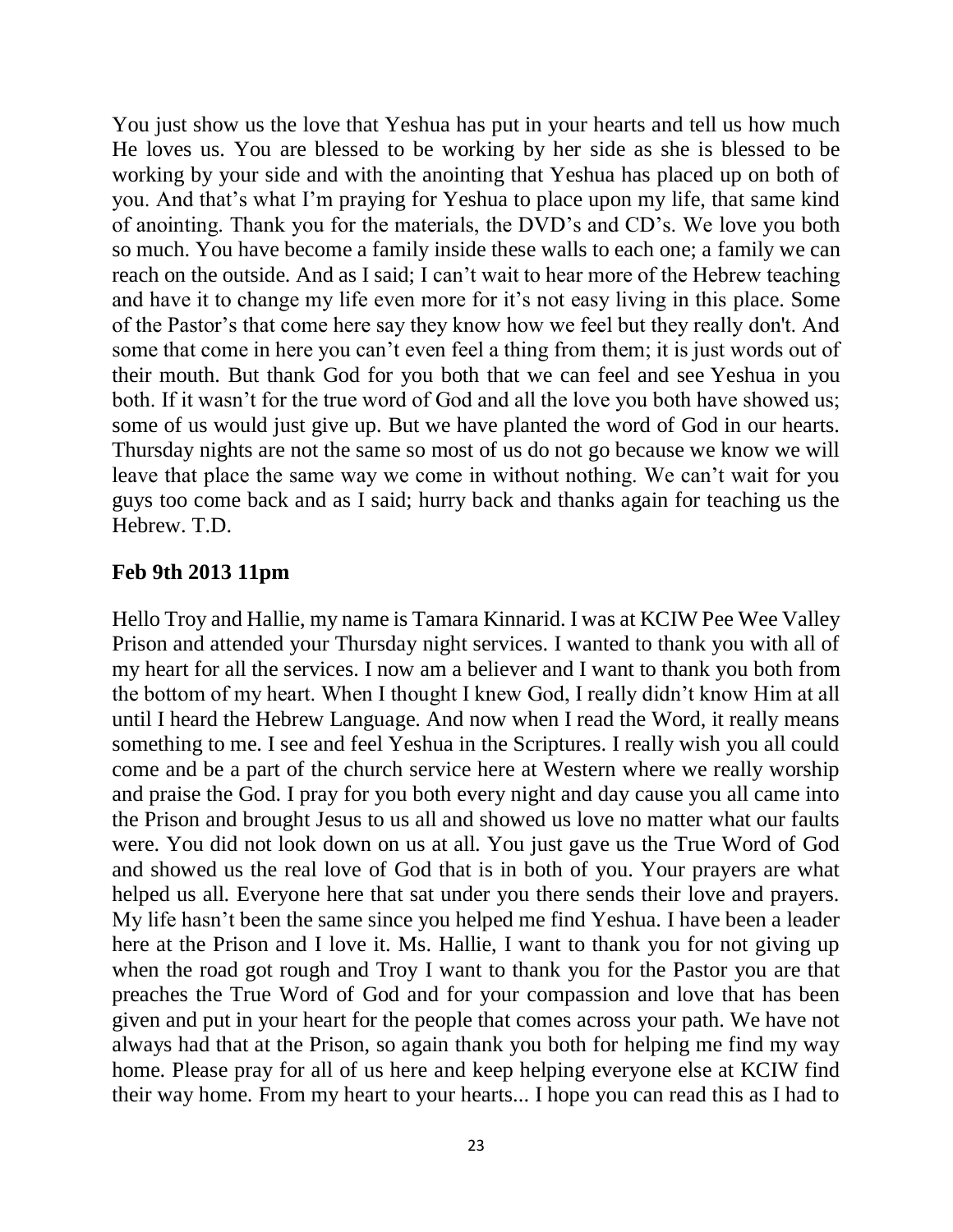write so fast because they had roll call and lights out and I was still trying to finish this letter. T.K.

## Jan 2013 [*Written from the heart of one that has been released from both a natural and spiritual prison*]

Hello Pastor Troy... It was so good to hear you speak again, an awesome message and an awesome teaching as well. It really touched my heart and I was blessed by the Word. And I could relate to the thing that you talked about and I needed to hear the things you were saying. And to hear you again last night, what you were saying just opened up my eyes and my heart again to alot more things in my life that I need to talk about. And that I can talk about that I wasn't able to do before. Like do I have the right relationship with the Father like I am supposed to have. And am I really doing what God has called me to do or is it what I want to do. If not, I need to pray for God's will to be done and open my eyes to what and where He wants me to be and to show me how important it really is to have that relationship you were talking about with my Father. I could relate to the question that you ask if you had been hurt by a family member and if there was unforgiveness in your heart or was it love or was it hate. I could relate to that all. So I am going to say something here that is going to shock you as it did Hallie. But after hearing your message God showed me how important it was to forgive and let him take over you. See, my dad who I hated so much for what he did to me till after I heard your message and finally broke and told my mom not knowing how she would feel or respond or if she would even forgive me. But I had to chance. You see, at the age of 15 my dad one day while my mom was at work got drunk and he raped me. Yes, Pastor Troy, he raped me. I was just about to turn 16 and found out that I was pregnant with my own father's child. My mom not knowing what he had done because I would not tell her. I didn't want to break her heart and I wished all these bad things up on my father and this child. But after your message I had to ask God to forgive me and to let me love my father no matter what happen because my father had a sickness he could not control. When you are in prison you don't focus on the outside of the world only what going on in the inside. To make it so, I just blocked it all out from my mind. I wanted to forget that he was even my father but after hearing your message I could not do it anymore. I had to call my dad and ask my heavenly Father to put love where hate was and what a peace I found in myself. I was glad that Hallie ask me to come and hear the webinar. So thank you Pastor Troy for that awesome Word of God. I know now that the relationship with God is very important. You can know God, but to really know Him, you have to have to build a relationship with him! God bless you and your family and you have a Merry Christmas and Happy New Year. K.P.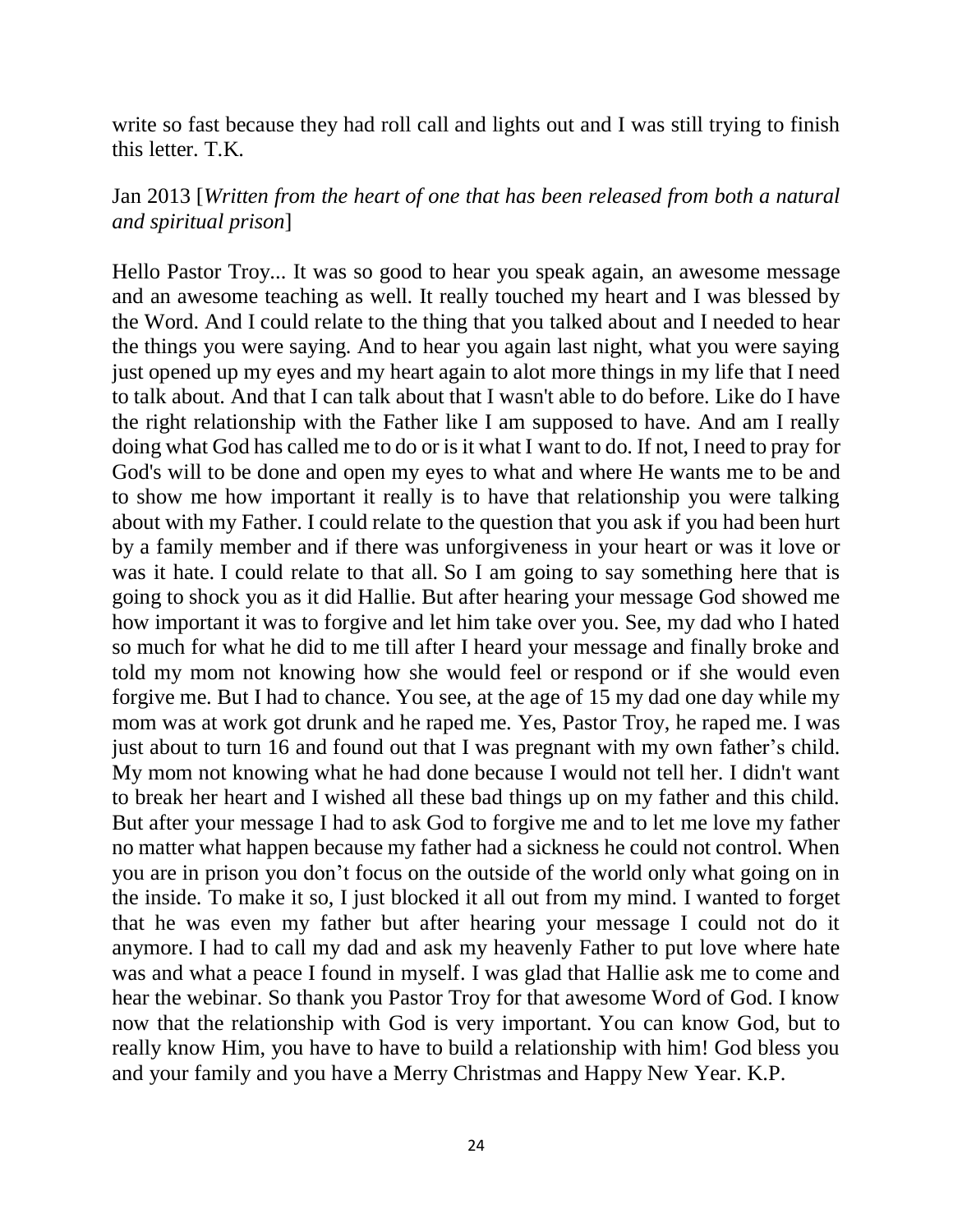## **Jan 2013**

Dear Hallie and Troy, Hello how are you all doing? Hope you had a Merry Christmas and a Happy New Year. All of the messages and the Hebrew letters were awesome. I look forward to you all coming here every year and hate to see it end and love to see it start. The Hebrew Brother Troy really touched my heart and my life. I pray for you all each and every day and myself. For I have put myself in some difficult situations and I put myself there but God has been there through all of them. I have asked Him on daily basis to lead and guide me and direct me in the way He would have me go. And you know He has done that and I know that He is going to answer other prayers of mine. I just have to be patient and have the faith that MS Hallie talked about the last night here and remember what you said also. I want you to know I never give up. I love you both and you are in our prayers. Can't wait till you all are back. Just have to learn to be patient and have faith and not waiver. But sometimes that is easier said than done in a place like this. Want to thank you for the materials and books you sent to us all here. Most of the girls are gone so there is probably going to be alot of new faces next time. But I will be here. Take care and we will see you in July with some more good teaching of the Hebrew I hope. D.P.

P.S. You all are the best thing that has happened to this prison. I thank God for the obedience and for listening to your hearts. Our hearts to your hearts. We love you very much.

## **Jan 2013** [*From inmate transferred to another prison*]

Hallie, Troy, Hello, how are you doing? Fine I hope. I miss you so very much. God has been so good to me. Find out about the Chaplain here, they would love to have you all here at Otter Creek. They are trying to find a few churches to come and praise here. I mean they really have good services and you can praise God the way we should and have. We sing and shout. I have found out that God has a purpose for me, to pray for others. God has made so many changes in my life it's unbelievable. I'm so very blessed. Please find out about this place and get in touch with the Chaplain. Look it up on the Internet. I love you all and tell everyone hello. I would love to see you all. I will always love you. Hallie, my kids all three of them is doing fine. God bless. Thanks T.

## **Oct 19th 2012**

Hello Guys, I just wanted to say we all miss you both here at K.C.I.W. We miss the teaching of Hebrew. There are other programs but it's not you all. They just don't take the time to show us how much they care as you two do. We can't wait till it's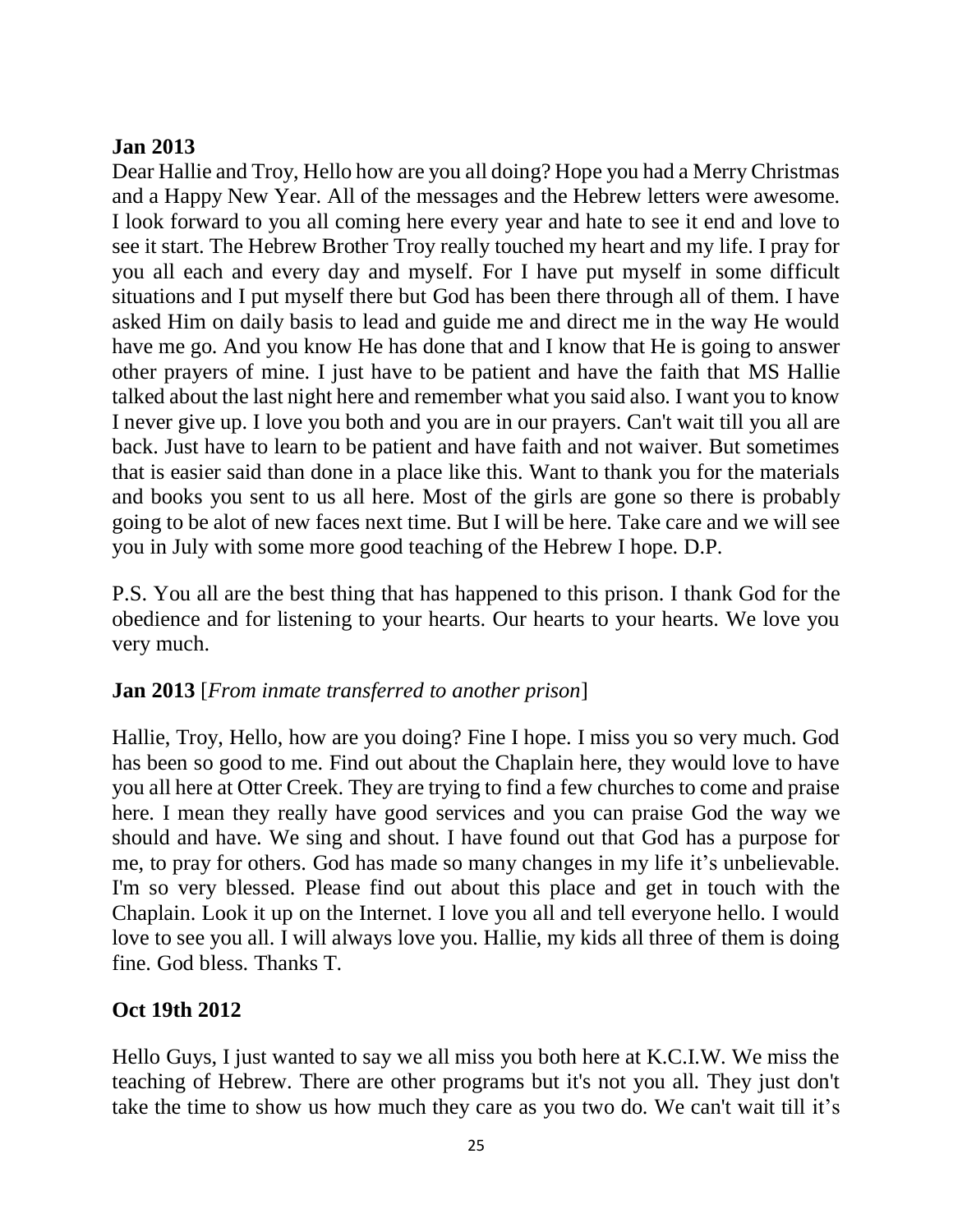time to have you come back again. Troy we can't thank you enough or thank Miss Hallie enough for being obedient to the Lord and for bringing you into our midst and our lives. You have taught us more than any other Pastor that has ever come into the Prison and shared the Truth with us so that we would understand the Word of God. And the love and compassion that you both have shown us all here. The Hebrew Language has taught me so much about my life and I thought I knew God. I really didn't know Him at all until I learned about Yeshua. We all here have been telling others about the Hebrew Language and showing them how you can see the fingerprints of God in each scripture. So we hope when you come back that we will be able to tell you what all the letters stand for and what they mean. It's not easy to come into a Prison and love someone you don't know about or wonder why they are even here. But you two didn't make a difference because we knew you were here for one reason only and that was because God had placed this place on your hearts and wanted to help us all. We had no hope or knew what it was like to have an outsider come in and show us love and tell us about God. Thank you both so much, wish you could come all year. I know more about the Lord now than I did before and I am closer to the Lord than I have ever been in my life and we hope to get even closer next year. And I owe that to you Pastor Troy and Miss Hallie, what good leaders we have. Thursday nights are not the same without you guys. So thank you both from all of us here. Love always B.W. [Below is a picture that was drawn at end of this letter]



#### **Sept 2012**

The Hebrew class has opened a door directly to Jesus. I feel closer to our God because I have started to learn His language. He is great. He has opened my eyes to so many things. But Hebrew is truly a gift. Pastor Troy gave me another way to praise Jesus and to understand who I am in my walk with the Lord. I thank you. T.N.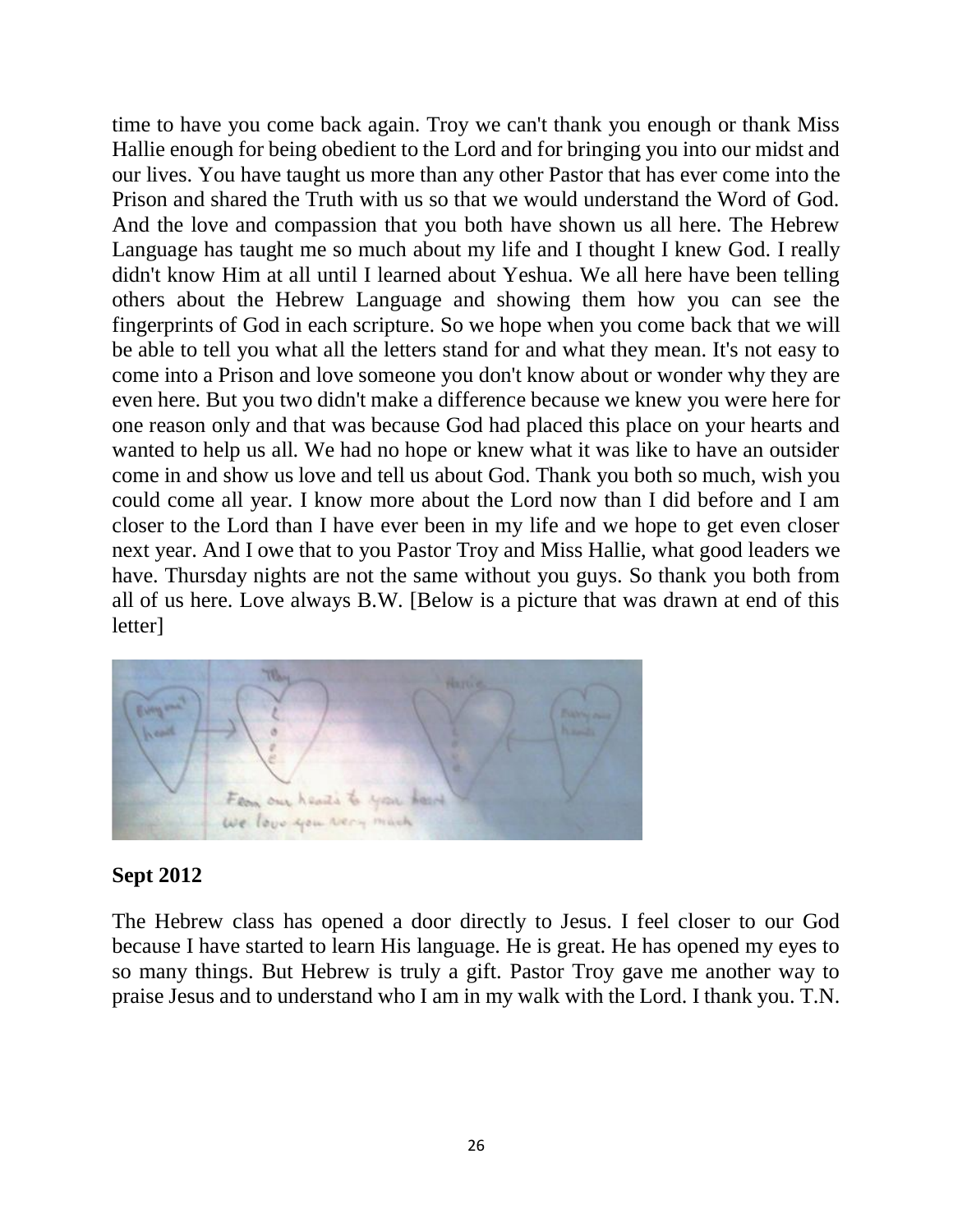## **Sept 2012**

God has changed my heart. I've learned so much. It's been a blessing seeing Hebrew through the teachings that Pastor Troy has brought. It has opened up the Word of God in an entirely new light. If I had to describe the feeling in words for what I've seen and learned; it would simply be WOW! I never knew just how deep the Word of God really is. Thank you for opening my eyes to a whole new world of God. Many blessings to you and your family. A.L.

## **Sept 2012**

I would like to thank Pastor Troy and Hallie for being obedient to the calling of the Lord that He has put on their hearts for us. This Hebrew Language Bible Study has opened a whole new avenue of understanding God's Word. I've only begun to scratch the surface but I'm hungry for more. Everything we have studied has led back to Jesus and His Truth consistently. Blessed. J.B.

## **Sept 2012**

Pastor Troy I want to thank you for coming and sharing with all of us here. I can only tell you how happy and thankful I am to have learned the little part I did. It opened my mind and my heart to seek more. I want you to keep sending more of the information to me here on the Hebrew Bible Study. M.C.

## **Sept 2012**

I didn't realize how learning Hebrew would greatly influence my life. It has made me want to know more about God's Word and not other people's interpretation of it. I have found that learning Hebrew was surprisingly easy. I was awed at how all the words, letters and pictures all lead back to something about Jesus. This has giving me such a craving for much more! Thank you so much for this opportunity.

## **Sept 5 2011** (*Letter from the Prison Chaplain*)

Hello Haley, I hope everything is well. It's that time of year for your program to be just about over and I know that you don't look forward to that. You have done a great job with the inmates letting them know what they can and can't do. And I know that it can't be easy when you are almost full. You ran into a situation last year that you thought you could not handle but with help you did and went right on with your program. And I know it had to be scary and you knew how to proceed because of your training. And I was pleased with that even though I was not there. And when I returned I saw some new faces at K.C.I.W. and that was good because we look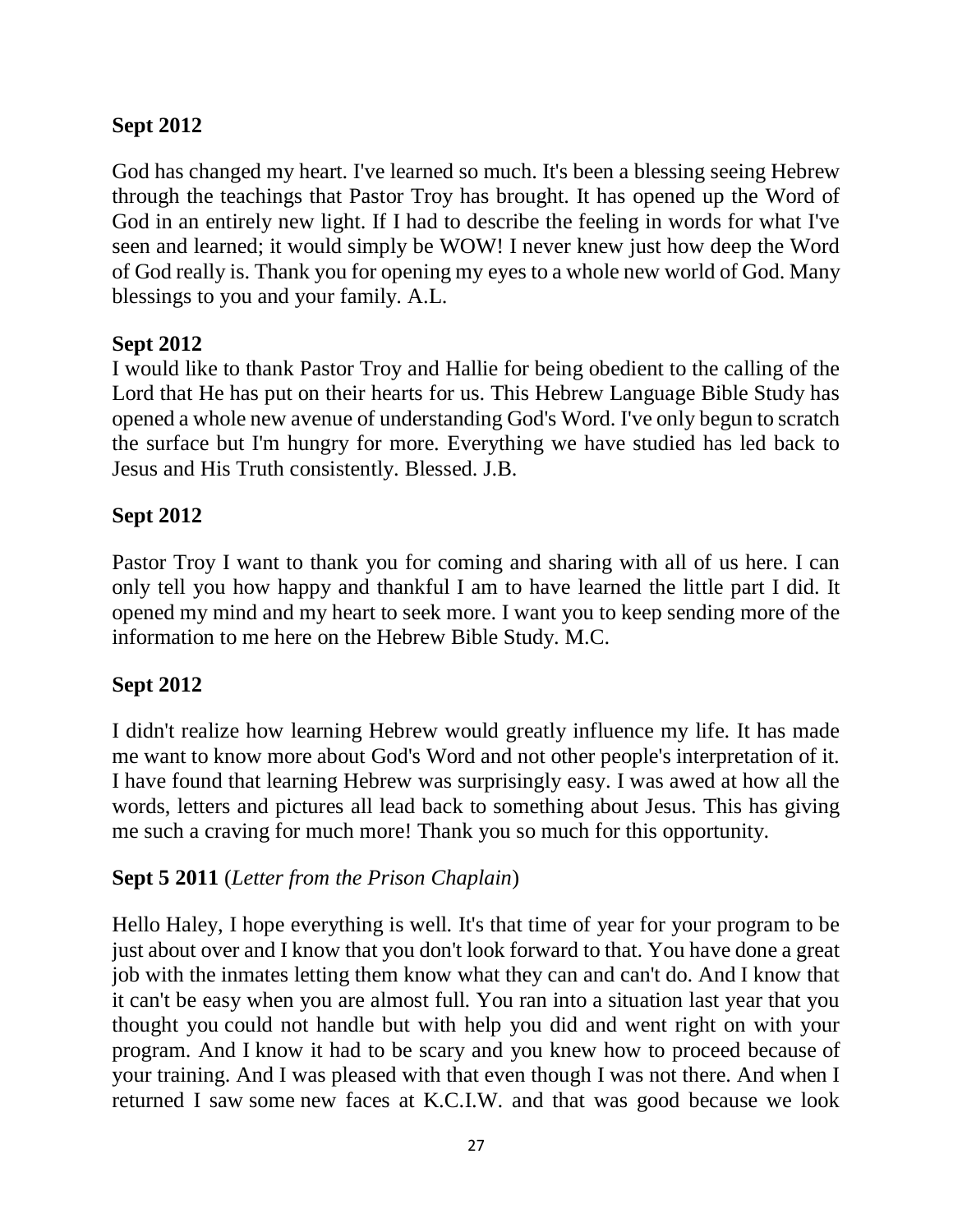forward of having new faces to work in the Chapel. You have brought a Pastor in that has done a great job. In the past few weeks the word has got around and about to where when it comes time for your service, people that can't make it want to come to the program because of what is being taught and how it has changed and is changing inmates lives that was so bitter towards themselves and others and when I look at them in my classes, I see people that is no longer bitter but filled with love and joy. And that can only come through the Word and of God Himself. And I just want to say thank you for bringing a Pastor into this prison that is willing to sacrifice his time to help every lady that walks through those Chapel doors to tell them about the Lord. You all blessed my heart when you said that you want to go to other prisons to share the Word of God. There is not too many people that would sacrifice their time from their family to come to a prison and preach the Word of God unless you have a hunger in your life to do that. And that has happened in the past few weeks and I am sure the ladies will not forget these services because he is leaving a word that was and is so powerful that the guards were even talking about it. So don't give up what you have here at K.C.I.W for we need good and faithful people to come into the prison and teach and preach the Word. So when I look back on what you told me about your vision, it had to be from God. So maybe next year we can work a little more time in. May God bless you and your Pastor and family. And wherever God opens doors for you all, do what God has called you to do and do your best and I feel in my heart that we will see you next year.

#### Chaplain Kenny

Testimonies from inmates at Prison

#### **8/19/2011** -- Letter from Hallie (*Ministry Director*) to me

I want to say thank you for the love that you showed the girls last night by praying for them and for listening to them and showing them that you care and bring the word to them they need to hear. You have touched their hearts and brought them hope and made them feel good about themselves. You have let them know that there is some good in them no matter what. And I thank you for that. It blessed my heart when they all stood and said we love you Brother Troy. And when they said they need you as well as Terri and I, there is one girl that came to me as they were leaving with tears in her eyes. She told me I just want to say bye and that she had written me a letter to say how she had learned so much from the Bible from what time you had been there and how you had blessed her with the word. And she said Hallie, you have shown me how to love when there was so much hurt in my life that I didn't want to love back because it hurt too much. But you came in here and you would tell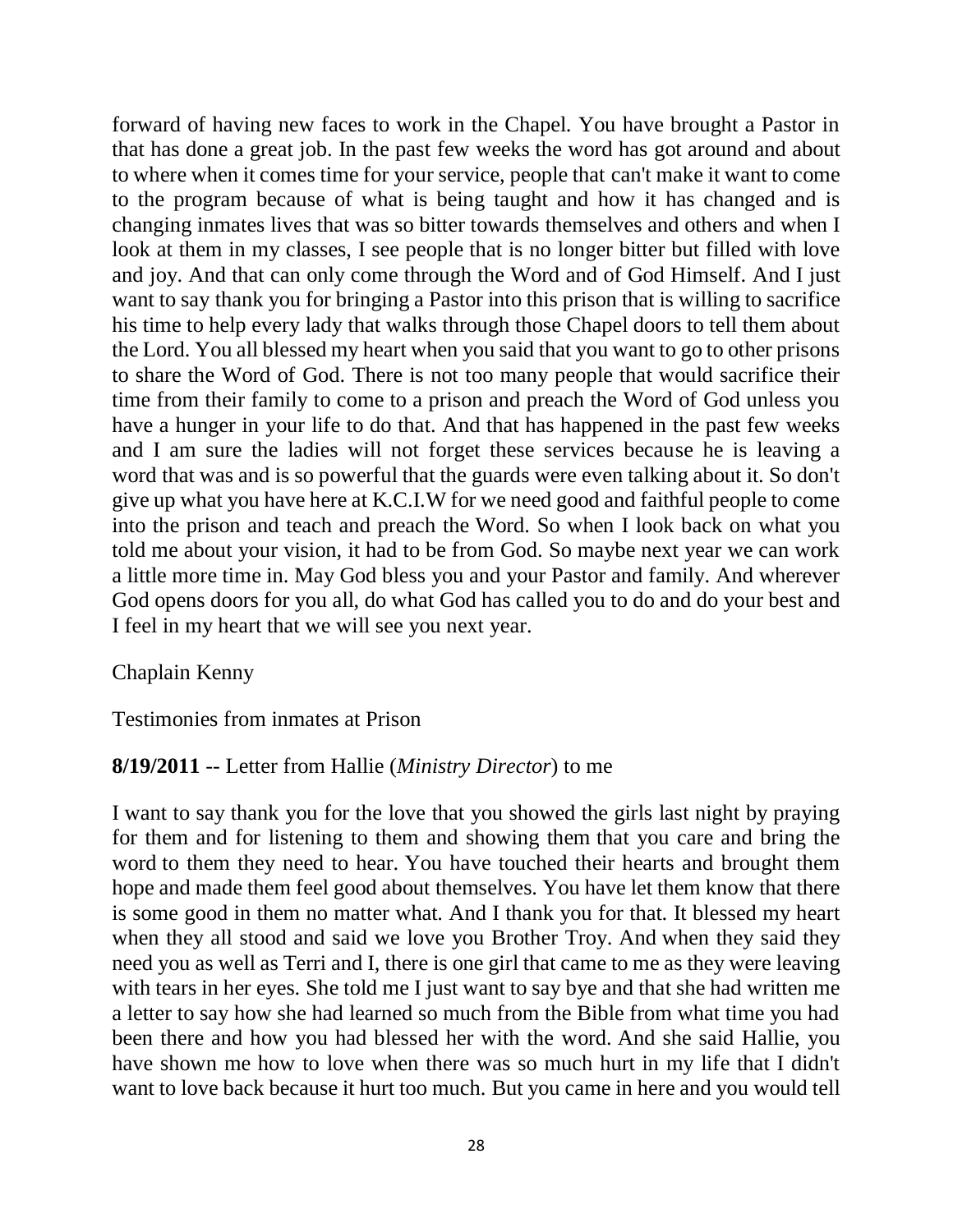all of us how you loved us, but now I can love even more. And then Troy came in tonight and talked about how to forgive people that have hurt you. But now I know I can go home and tell my mom and dad that I love them no matter what has happened or what they did to me because I have learned how hate can turn into love when you let Jesus take control. And when he said that someone needs to let go, that someone was me. I meant to tell him but he was praying with someone and I didn't want to interrupt so that's why I came to you so you could tell him for me. I am leaving Monday to go home but please all you keep coming back because you make a difference in the lives here in this prison and there is alot of ladies here that need you to show them that you care and show them your love. But most of all, show them Jesus that is in you all for it is not easy to live behind these walls. I will be praying for you and Troy, I love you both.

Aug 26 2011, No matter how big my circumstances may be. God is showing me through talking to my Sister in Christ that God is for me, just let go and let God have His way in your life, let him take the wheel. And during this time, I read in Phil 4:7 that the Peace of God which passes all understanding shall keep your heart and mind through Christ Jesus. With that I need to take my own words that I say to others, "Doris letting God have His way because you are not alone in this situation. And I know I'm not alone and quit using this word "I got it" because it is all my mind. And no matter how big my situation or circumstances may be, God has me in His hands. Psa 119:105: Thy Word is a lamp unto my feet and a light unto my path. D.E.

Sept 1 2011, Every week before I shared the Word (*Series titled, David's Mighty Army - Misfits in a Cave*) I always give a testimony from what I learned in my gardening experiences for that week. I was amazed at how some took these simple life lessons I learned and have adapted them into their personal lives. Following is one such special individual...

Hi, my name is K.P., the parable of the tomato plant and the weeds helped me tell my testimony. I thank my Lord Jesus Christ for saving me, sending His Son to deliver me out of darkness. I am a misfit in the cave that was saved by grace. I was raised in a dysfunctional family. I lived in a cycle of abuse. I went through all this before I was 18. I was molested at 8 years old. I was raped, I was sexually abused by relatives, I was a prostitute, I was mentally abused, verbally abused, physically abused, I was an alcoholic, a drug addict, a thief, a liar but worst of all I was selfabused. My life started out in pain and suffering. I was just a child. The weeds had smothered my life. I was in the same cycle of abuse over and over again. I had many weeds around my tomato plant, I never had any guidance in my life at all. I raised myself. It was to do whatever you could to survive in poverty. I had to do for myself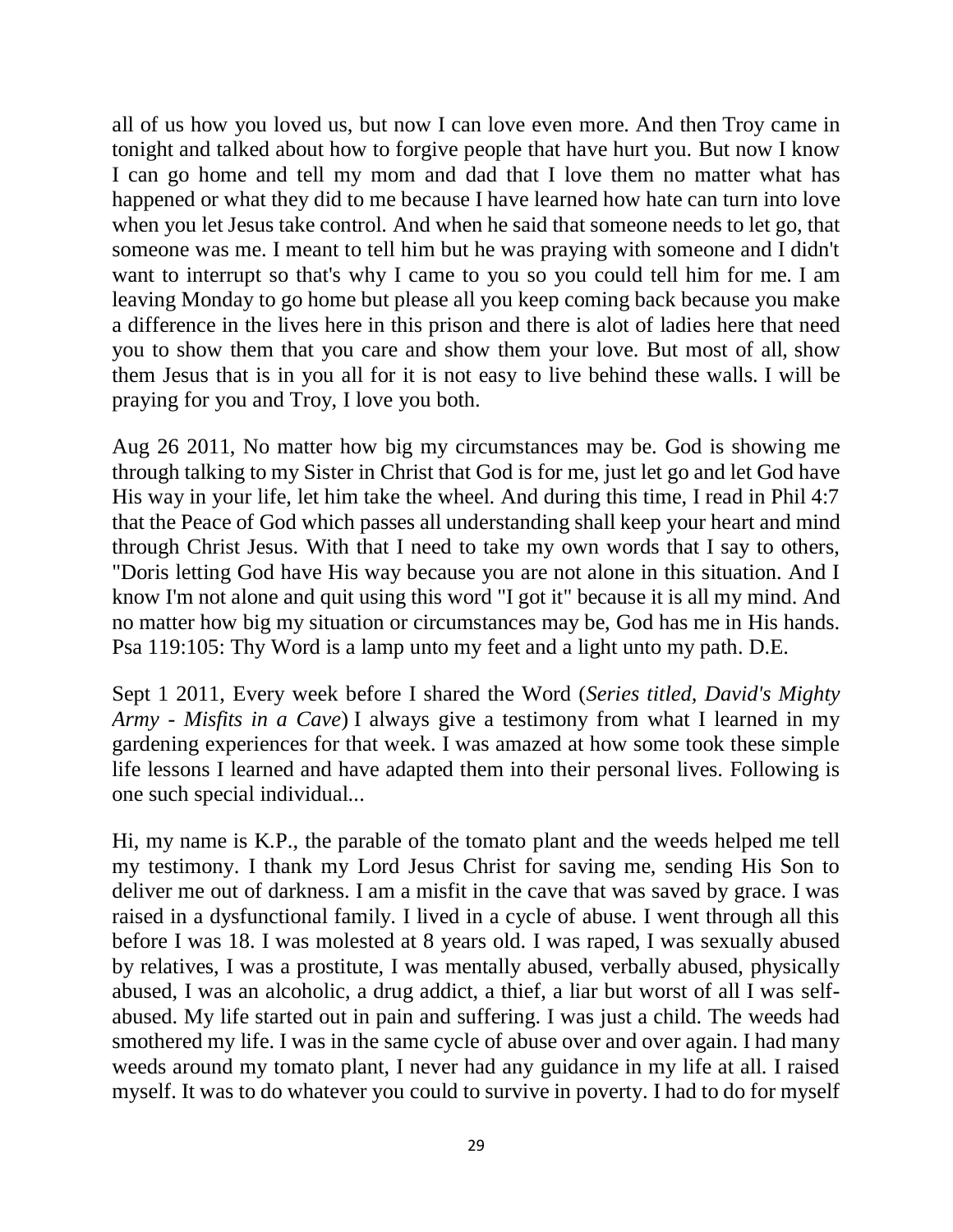by myself. I did these things from the time I was 14 and all through my life. My behavior for 33 years was out of control. I had in my heart hurt, anger, outrage, jealously, resentment, strife, bitterness, hatred, envy. Looking back over all the things that I went through as a child and in my actual life, and all the people I blamed for letting this horrible event occur in my life. I realize that the person that caused the most damage and most of my pain was me. I was a full blown alcoholic at 18. One day I came to understand that I was abusing myself more than anyone. I did all kinds of bad things to myself, I even tried to commit suicide. I said all kinds of bad things about myself. I thought drugs and alcohol was the only thing that would fill my emptiness. I didn't want to quit because it hid my pain so good. I was repeating the same cycle of generations of alcohol and drug abuse. The weeds of life had taken over my garden. I was looking for something, I didn't know what it was that I was looking for. I had been a prison of abuse all my life. Satan had worked hard to destroy the Lord's plans for my life. He had a very high rate of success. I was the devil's playground for years. I never would have thought that I would make it. I thought I would be the same old loud mouth, drunken dope fiene people did not want to have anything to do with. I thought I would be a nobody that would never succeed with low self-esteem for life. I was so tired of my lifestyle. In faith one more time I prayed to the Lord with all I had, I asked God to please help me begin this process of changing. I went to prison for assault 3rd degree. God said to me, the day you went to prison, I saved you. I had to move you out of the world so you can pay attention to me. I truly found God. I found God in Pee Wee Valley Prison. My outlook on life changed right before my eyes. I realize I needed to change things about myself. The first thing that went was cussing because blessing and cussing don't come out of the same mouth. That's what I've been doing all my life, cussing myself. God pulled me to the side and talked to me. Jeremiah 29:11 says, "For I know the plans I have for you declares the Lord, plans to prosper you and not harm you, plans to give you hope and a future. The principles of the tomato plants and weeds Brother Troy taught on has taught me how to move the weeds that was smothering my beautiful tomato plant out for 33 years. The weeds that were smothering my life had no more control of me. My past is past. As far as my sins are concerned, that is dead. God is faithful and fair. I know today what I used to be is nailed to the cross with Jesus. For the first time in my life, I forgive myself for all I did to myself. Then I ask God my heavenly Father to forgive all the people who has ever wronged me or hurt me, or cursed me, or lied to me, or prayed witchcraft prayers over me. I bless them in the name of Jesus. God, I ask you to forgive me for any unforgiveness, bitterness, anger, animosity and any resentment that I have in my heart towards anyone at all. I knew God ever since I was a little, I didn't take him seriously. I seek God with my whole heart, soul and mind today. I have respect for my Lord God today. Without God I could not change anything about me. In agreement with God, all things are possible.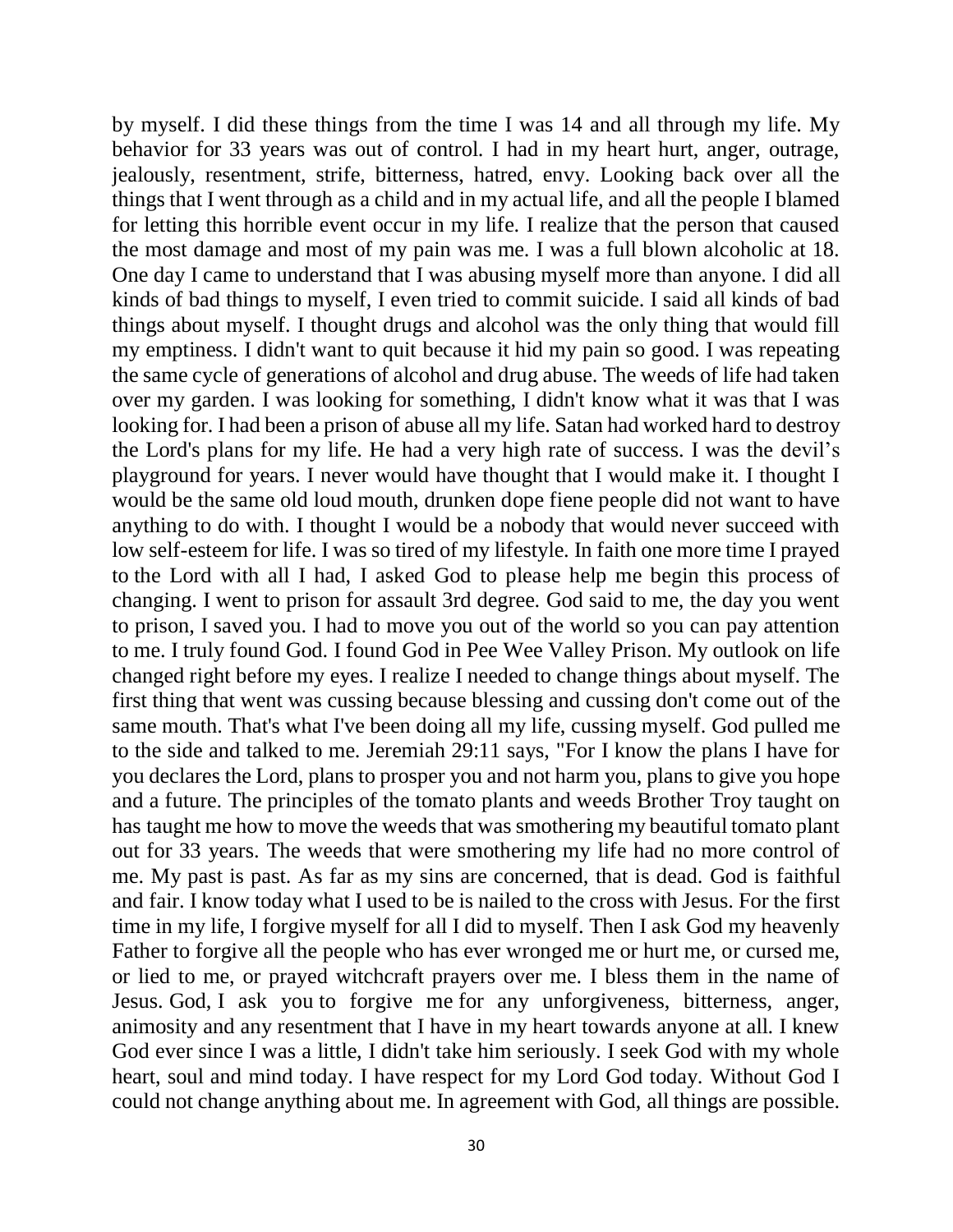I never used my time right with God. You are never so high until you are on your knees. I have learned in trying times, don't quit trying. There is great power and authority in words. One of satan's biggest lies is that God is not watching you. God has a purpose for everything that happens in my life. God will supply but I must apply to the fruit of the Spirit which is love, joy, peace, longsuffering, gentleness, goodness, faith, meekness, temperance and most of all... self-control. God said, you are already clean because of the Word I have spoken to you. Remain joined to me and I will remain joined to you. No branch can bear fruit by itself, it must remain joined to the vine. As of right now in my life, my vine is still growing and attached to the vine of nourishment from God. One day at a time I will be ready for picking. Through God's grace and understanding, I will be beautiful for His purpose. God create a pure heart in me. Give me a new spirit that is faithful to you. Don't send me away from you. Don't take your Holy Spirit away from me. Give me back the joy that comes from being saved by you. Give me a spirit that obeys you. That will keep me going. In Jesus Name... Amen.

Sept 1 2011, God does not waste grace. Hello my Sisters and Brothers in Christ. I'm a proud mother, blessed and highly favored. I have three children, three grandchildren and we are all vessels for the Lord. I would like to start my testimony by praising God for all He has given me and has done for me. I'm a new creature in Christ and I thank Him for this journey. God is the one and only best choice I have made in all my existence. Being a woman of God, a child of God is really the most wonderful blessing to my heart because even though I'm in prison in the flesh, I'm free in the Spirit and I'm confident in the Lord. He has everything under control and I'm going to trust His Word and thank you Lord for your Son Jesus and all He endured so I could be free, healed and whole. I thank you Lord for Brother Troy. I'm in the cave to share with Brother Troy. I come covered with bitterness, homosexuality, resentment, drug abuse, doubt, confusion, unloved, lies. I chose this misfit life because I was so lonely and hurt when my mother passed away 8 years ago. Filling that hole with drugs, negative things that were destroying the family and myself. I built this wall up around me and the only way that I would let you climb that wall was you had to pretend you loved me, drugs, money. There's no one that can replace your mother, what was I thinking? I needed my family and I know they needed me especially my grandchildren and children. My family were crying out for me in so many ways. God had sent me angels to protect me and tell me I was going down the wrong path headed for destruction. My mother did everything for me. She was my everything. I was stripped of everything I loved, I cherished by the lies satan was telling me. I let things go on that could have stopped and corrected if I would have really known who God was and how big He is and how Powerful. I ask God right now to forgive me for not coming to Him sooner. Thank you for sending the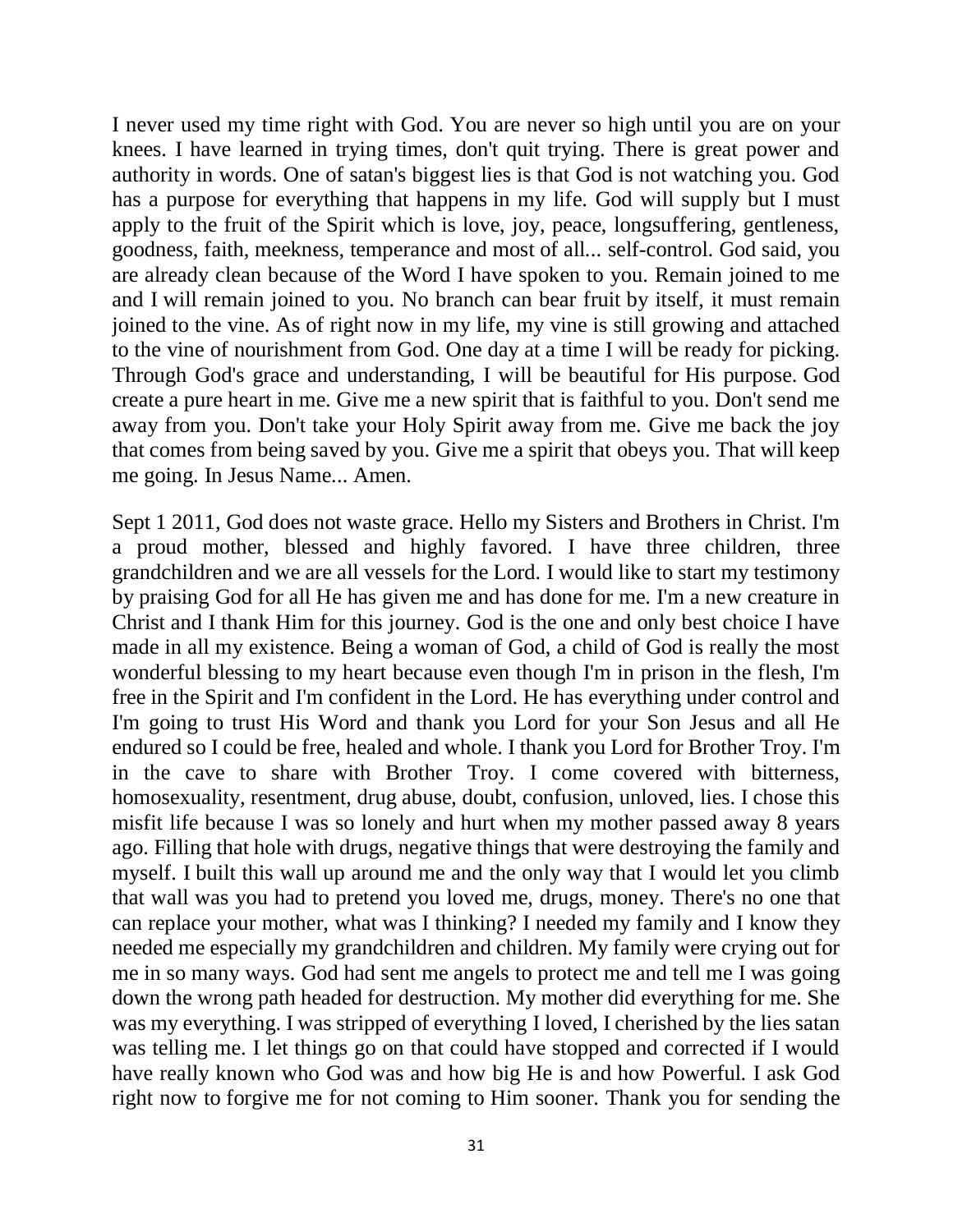messenger Brother Troy (*David*), for inviting me (*misfit*) into the cave, accepting this misfit to come and get a blessing, to go down and let God bring me up as He did the tomato plants. I'm moving the weeds of doubt, lies, homosexual, rejection, rebellion, bitterness, revenge. There's something in behind those weeds and it wants out. I know who I am and who I belong to now. Romans 12:11 tells me I am an overcomer by the Blood of the Lamb and the word of my testimony. Now the weeds are being pruned, cut away and the most beautiful vines I've ever seen. Didn't even realize these precious branches could grow so beautiful with all these fruits... love, peace, forgiveness, unity. I know that my children and grandchildren love me and I know God has control of their minds. I ask you God to forgive me for not coming to you sooner. You sent to me Brother Troy (*David*) whom had weeds covering him. But God you gave him the tomato plant to show me that there's something behind those weeds that's waiting to be seen, a new creature. I am redeemed from the hand of the enemy. I am forgiven. I am delivered from the power of darkness. This tomato plant needs salt and pepper. I'm getting all my needs met by Jesus. This watermelon (*Brother Troy also taught on*) is being transformed by a renewed mind. Everyday I get riper and riper. I'm blessed coming in and going out. God's Word tells me I'm significant and so are my children and grandchildren. When the enemy tried to tell us lies and destroy our family, separating us; God said John 15:16, I have been chosen and appointed to bear fruit. Matt 5:13-14, I am the salt and the light of the earth. In my absence they are taught of God. The words God has put into my mouth can be imparted into them so they won't depart out of the mouth of my children and grandchildren. For God is merciful. Isa 59:21, I thank you for the deliverance, salvation, healing and wholeness of my children and grandchildren as God wants no one to perish but all to come to Him (2 Pet 3:9, Jn 3:16-17). The Father has bared fruit for us to eat and spiritual fruit for us to share and encourage others. I yield myself to you Holy Spirit to bear fruit in my life. I thank Him for working love, joy, peace, patience, kindness, goodness, faithfulness, gentleness and self-control in my life. I accept your promise in truth and in spirit (Jn 14:14). To God be the Glory forever... Amen P.H.

Sept 1 2011, In the Cave: I'm blessed in spite of my adversity. Though I'm in such a dark place, God's light shines from within me and I'm walking by faith. A few months ago I finally surrendered my all to God, my mind, my heart and most of all my will are being conformed to His. As He began to remove the weeds from my life, He placed in me good ground for His Holy Spirit who taught me to sow good seed and now I can see and feel the spiritual harvest in my life. And although he prunes and cuts me back every once in a while, He only does it that I may produce more fruit. To God be the Glory forever. Q.F.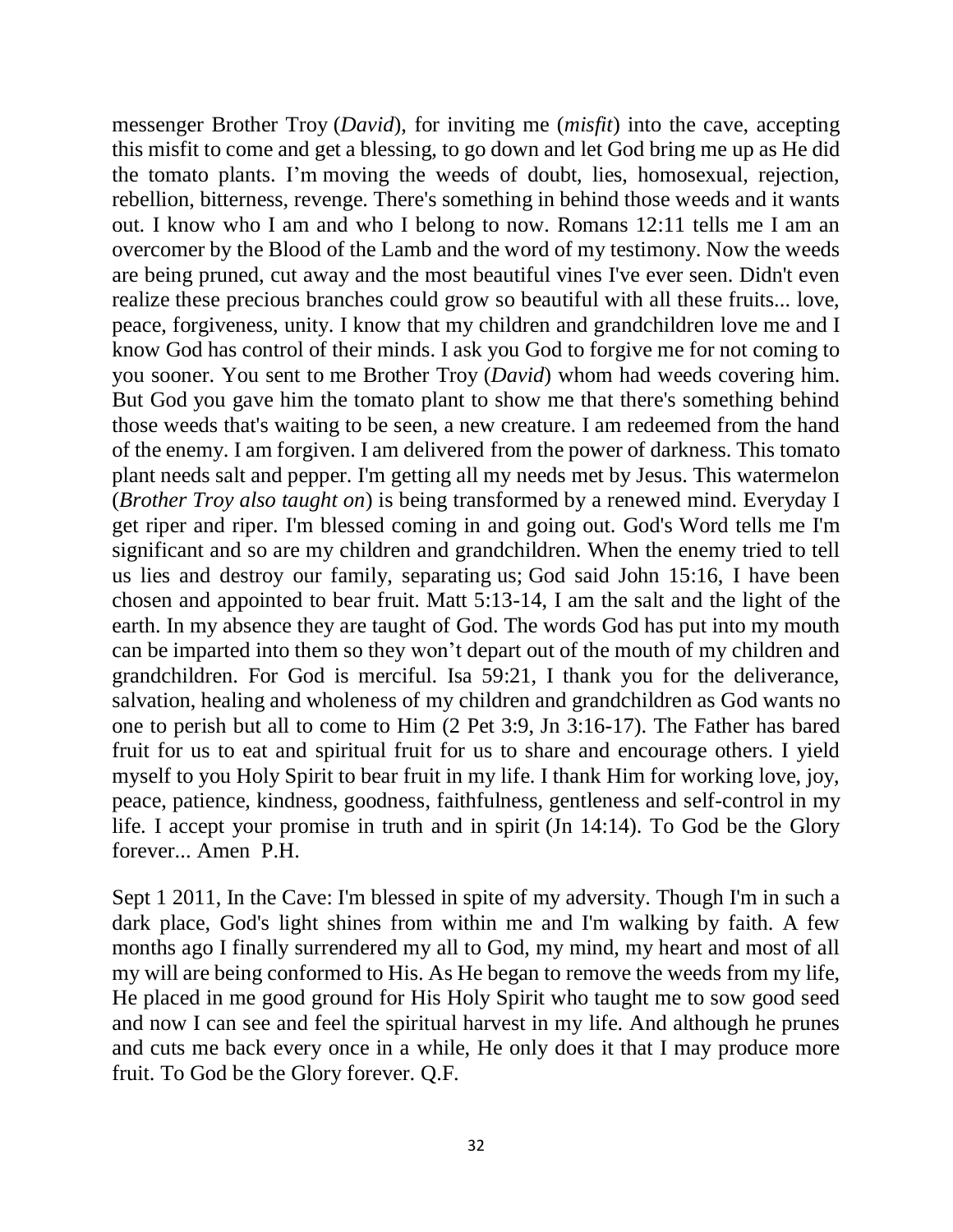#### **Sept 1 2011**

Brother Troy, I want you to know how much you have helped me in the Lord and how you have taught me to look at myself as somebody for I have always been told I was a nobody and have always been told I would never be a somebody. My parents were never there for me. At the age of 14 I was raped by my uncle and my life has never been the same. I was on drugs and doing everything I knew to get by, but at 18 I was on drugs really bad sleeping on the streets or just anywhere I could go to get by and at the age of 20 I ended up in this place. And when you told your story about how you had been on drugs and doing other things and how you found Jesus, I knew if He could do that for you surely He could do that for me. So I ask God into my heart and my life has been different ever since. So I just want to say thank you and I love you in Christ and for coming into this prison and bringing us the True Word of God. May God bless you all for giving to us what no one else ever gave us and that's your love and by showing us you care and praying. Love P.H.

#### **Sept 1 2011**

Brother Troy, Your service last Thursday was basically my life and story being spoken through you. You don't even know me or what I've been through but you spoke my life story of the past few years. Yes, there are people who have hurt me and caused me to be put here, but also I have forgave them. Two people I forgave after they passed away, the other two I forgave before they passed away, there is one more still. Yes, I have forgiven her, my family is still working with her about the truth, she is my daughter. She has a lying spirit and I don't know how to pray for her so that the spirit will leave her. She is 17 now and has been going through this for quiet some years. I can pray for her to speak the truth all day long, problem is... the lying spirit. You have helped me to realize that God does indeed know each and everything that has happened to me and who it is that hurt me, that He has not forgot me and still cares regardless of my circumstances and experiences I have been through and faced. For those that think that God don't care what you've been through, yes He does. God knows every tear you've cried over everyone who has hurt you, and still He pleaded, "You must Forgive." You may be innocent while your in prison, but you are here because you have done something wrong in your past that you never got caught doing, that is what you're being punished for my friend. You may not see it now but one day you will. God is begging and pleading with you still, "Please come back to Me", I love you and I care for you. I know how you've been hurt, but I can only help you heal if you forgive those who have hurt you and done you wrong. Lord, I pray that you give each and every one of us strength to forgive and courage to face the new day with love for others. Amen. E.I.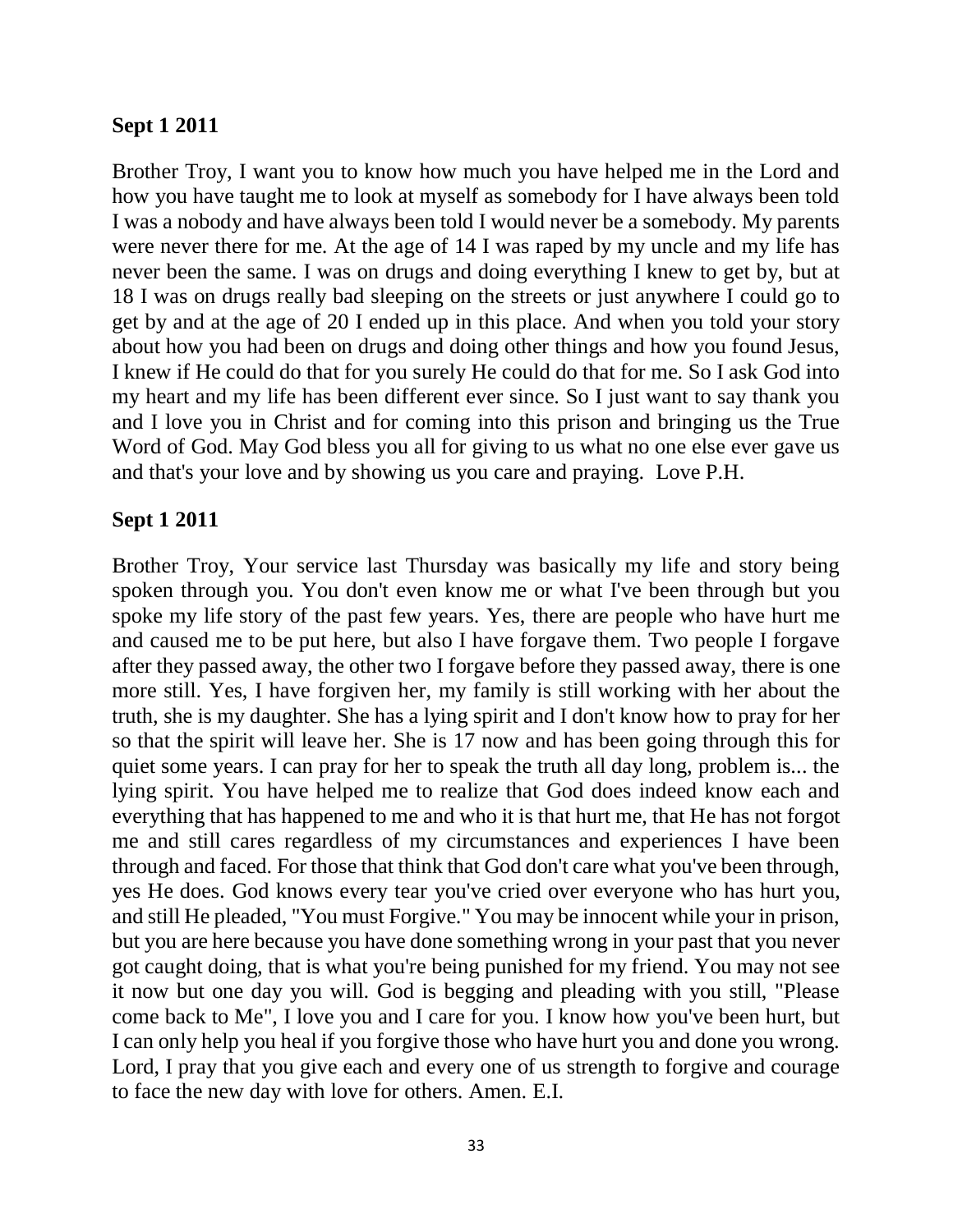Sept 15th 2011, Rev Troy please pray for me. I go up for parole face to face Sept 22nd at 8:00 a.m. I'll go home Nov 1st in the name of the Lord. Thank You, C.C.

Sept 15th 2011, Please pray I make my shock probation so I can go home to be with my kids whom I've only seen one time in almost eight months, don't ever hear nothing from them. T.H.

Sept 15th 2011, Please pray for me (*Sherri Ritchie*). I go up for shock probation Sept 22nd and pray for my husband, he is in County Jail. Pray for my family and my two kids and all the girls here. Thank you and God bless you.

Sept 15th 2011, I am hearing impaired. I would like for you to pray for me. I get to see the parole board on the 4th of October 2011. I am kind of scared to death. Also, I would like for you to pray for my boyfriend, he was supposed to be in Dillon County Jail in South Carolina. I hope to God that he has returned to Ky. I love him so much. I have been with him for five years. We have a strong relationship. He has done alot for me and I did alot for him. I am hoping to God that he didn't kill himself. I don't know what else to do but pray. My step mom had located him in Dillon County Jail in South Carolina. Today I heard that he's not there. Please pray that I will find him soon. I hope to God that he is in Ky. Please pray that I will be on parole Oct 4th and go home on Dec 1st to my kids please! F.

Sept 15th 2011, Apply everything in reference to God, right? Give your situation or someone else's. Apply the movie that's on to God. Apply your life to him to Him, the whole thing. Wow, it's amazing the hidden secrets for you. Or what about history, memories, songs, thus every movement. What's in your mind? What do you think, see, smell, taste, feel, speak? Be still! Stop! Go! Why? Why! What is this? I mean really!! What is this? Wow!!! Blank right, absolutely blank like us, a child on the playground hanging from the monkey bars, God intervened, drew a blank white canvas in my mind and gave me an overwhelming fear and wonder and question about myself and reason. Five years old, maybe around the same time I got my first bible. The first time I was molested I don't know which one came first yet. As I lay on my bunk in the day room main building at Peewee Valley at 10:10 P.M. September 2nd 2011. Goodnight TGIF. Amen. It's Saturday night and I am sitting on my bunk thinking about life in God. How strange everything is; I think about this constantly, sometimes I over obsess about obeying God and disappointing Him. That can be so stressful that I totally overlook all the things He wants me to see and lose the joy in the moment that He has prepared just for me. I know that's the silliest thing that one of His children can do that's been reborn Right? Right?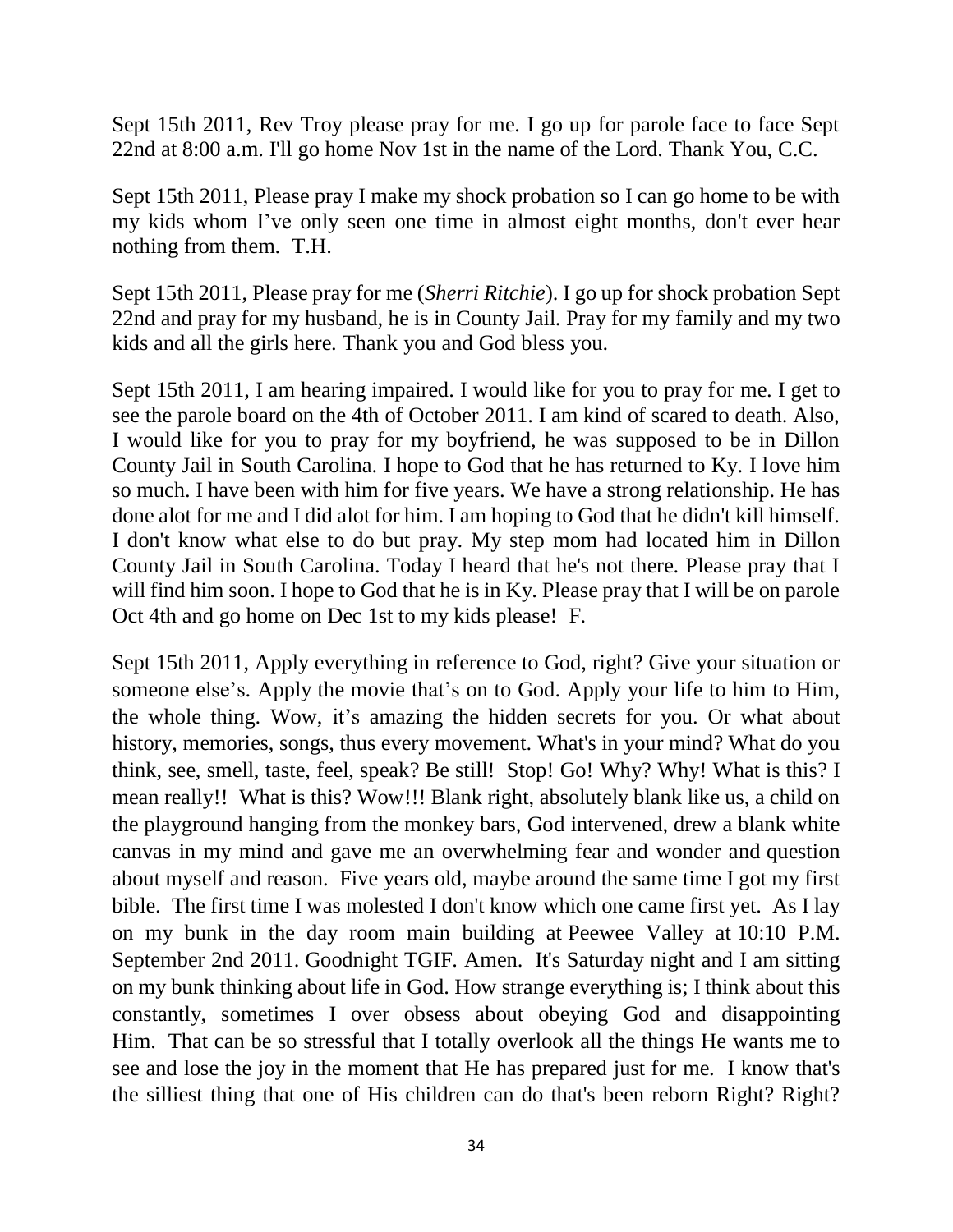Right? Because Jesus first of all already did the worst part. And if we change and give our lives to God so He can use us then we will get all of His blessings and promises. So that's where I am. You have heard about where I was, now all you need is the middle of my life. Give thanks to all you have, the good the bad and ugly and dream big. Give thanks for that also, the life you always dreamed about but never thought would happen; start thanking God you already have it and see what happens Amen. Let go of yourself and live in Jesus Christ qualities. You know; like use to when I lived in sin, I applied everything, every movie, every problem, everybody's problem every suspicion to my idol which was usually a man. Right? Every love movie I would replace in my mind the two of us. Living drama, the same, my god was my man. Now man is out of the equation and my Lord Jesus Christ is in it. Now everything is perfect, everything is falling into place as it should, perfectly designed, lining up with myself and making my whole life and world to revolve around God. And the middle of me is my testimony and there is so much, so much junk but I will just start where I left off. At five years old, being molested by a neighbor in a Military Base, in my backyard I was molested under a truck camper, my best friend and I by a teenage girl. This was very disturbing because I didn't understand any of it. I remember my mother watching a Oprah show about gay women and made some kind of yuck comment that haunted me because I had thought I was gay at five years old. Anyway; thinking I wasn't going to be accepted by my mother, I managed to block all of this out until I was in middle school and when it came back to me it hit me like a ton of bricks. I was overwhelmed by it and couldn't really tell if it was a dream or real. Bit by bit, it all came back and to make a long story short, I came to the realization that this girl who stole my innocence from me had to have had some bad things going on in her home. Bless her heart. So, I do know that I have always kind of wanted to be a boy but never the kind that liked girls or anything, just tomboy, I dressed like a boy, played with all the boys, went everywhere with my dad on the farm on weekends, shot guns, spit, climbed trees, frog giged and even cut all my hair off boy short. When my dad left the military we ended up moving to the town we bought our farm at which was thirty minutes from post in Ky. I started fifth grade there with boy short hair. I had no idea I was pretty until all the boys wanted me to be their girlfriend. I remember coming home from school and rolling around on the kitchen floor while my mom cooked supper asking her why I didn't like boys. She just laughed and said it wasn't my time and she was right I was still a kid, So I was raised up good; my mother and father did they best they could. I was never brought up in church; my parent's always worked but they told me about God and Jesus and told me to read the bible. I just didn't. In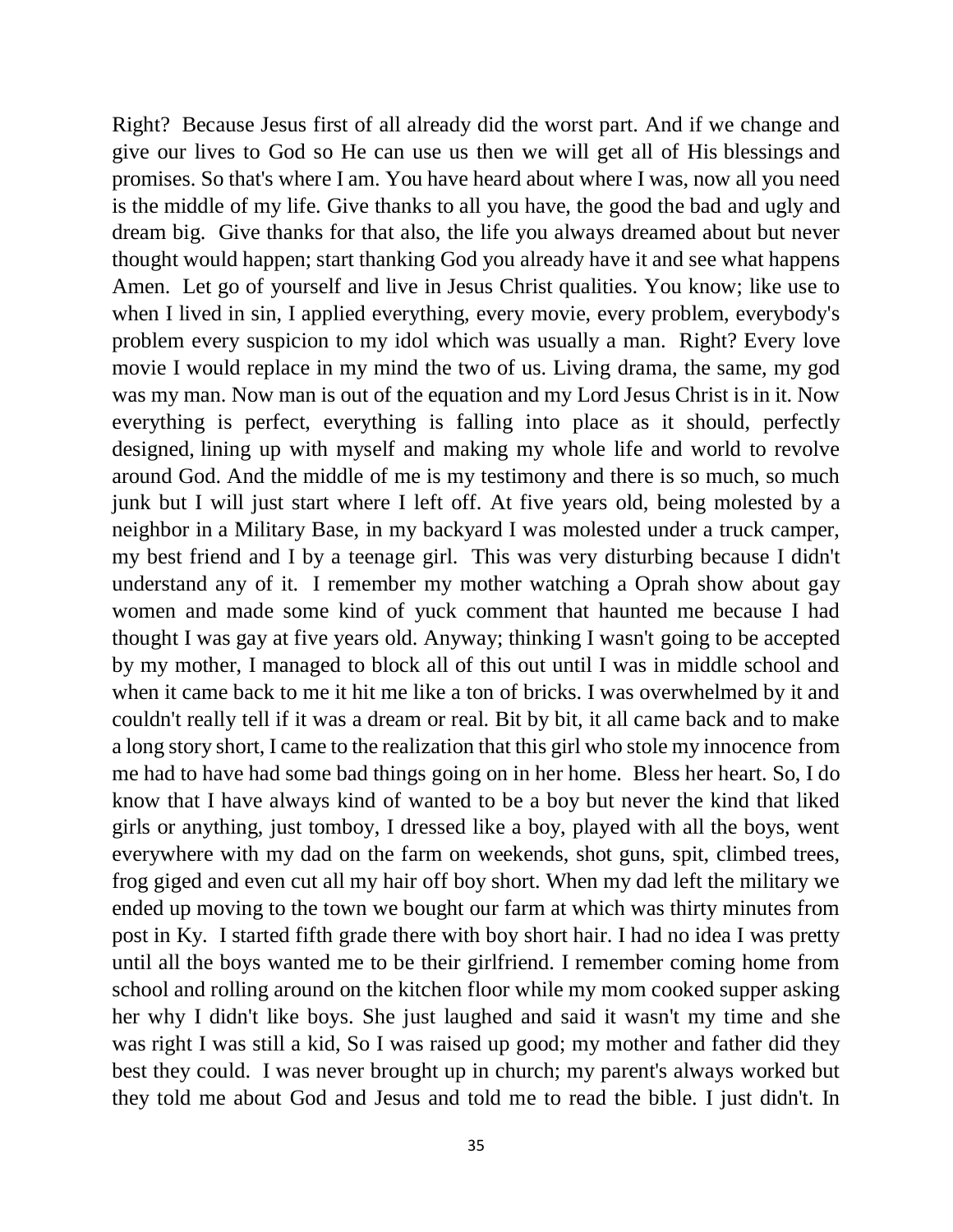conclusion; one sin led to another, started out with stealing, cigarettes marijuana, meth, all before the age of fourteen years old. And no matter how hard I tried, I couldn't quit until I let go and let God into my life and I am so thankful I did. Everything I need is inside me. Fight the good fight, live for love, laughter, joy, peace, kindness, gentleness, self-control, patience, hope, understanding, faith, will, desire, meaning, purpose, righteousness, respect. Every moment prepares us for the next moment because the best way to live is in the moment, quiet and still peaceful and at rest waiting for direction to be used for a purpose. Everyone wins when you give yourself away. Give everything you own away. Give everything that is yours that you own, your kids to your King the Almighty God and you will be blessed. Every thought bring into captivity. Dissect and evaluate it. Is it positive? Are the effects and outcome working toward the greater good? Stay positive! Thank God I am positive! I feel good, I am good, everything is good. Amen. Everyday begins anew so make a difference. Be the best person you can and do the best you can do. Read His word everyday and you become wise. Let me just say this one thing that when it was my time, God let me know through songs that came on the radio or when there was no radio, popped into my head every commercial on TV, every movie that caught my life, even conversations I overheard. It was so crazy; all these signs that God was trying to get my attention and I was so lost I didn't know what it was. But I knew it wasn't the normal everyday day. Why do we forget those things God? I don't want to ever forget a single second you revealed yourself to me. Father why do we have to ask and pray for you to reveal yourself to us for you to do it? I truly do love you Father and I'm sorry I forgot those small moments that you talked to me solid for like ever. That was right before I got locked up, well almost every time I go locked up this would happen. It was you and I just thought I was crazy wigging out to high. Well, I was high and desperate for you and didn't know who I really was. Anyway; please God show me more, show me everything about myself and past. And if there are things that I have totally blocked out, Father reveal them to me also whatever will make me Holy and perfect in your sight. Please make me, show me, lead me dear God and show my family, friends, loved ones and community also, show everyone of your children. Please God, bless us all, please, I love you Amen. This is my story and I'm sorry It's so sloppy but it's from my heart, My heart that was once an icebox is now melted and molded in God's hands. I will never ever go back to what I once was. There is nothing about who I was that I miss. I'm a child of God. He leads me, I listen and wait for His voice and every other voice I pay no mind too unless it is good. Otherwise, I pray right then God forgive them,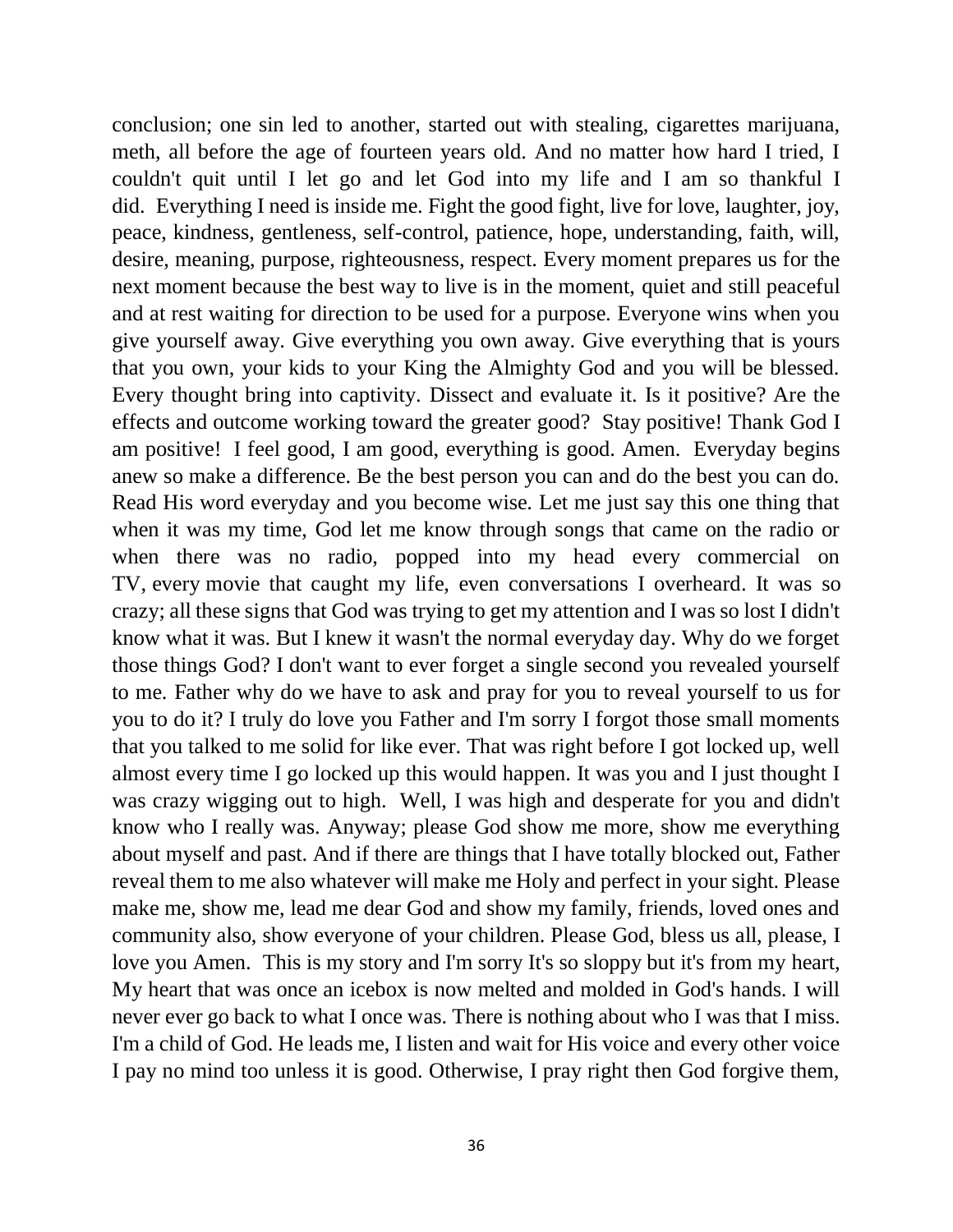Father help them, take negative energy away from them please! Amen God Bless all the world. Father make heaven on earth. Amen. S.H.

Sept 16th 2011, Mrs. Hallie, I was so sad to see you all leave us last Thursday. You, Terry and Pastor Troy became like family to me. I couldn't wait unto Thursday to come to church because I knew you was there. I'm going to miss all of you dearly. Pastor Troy's preaching was so clear to me. I know his word was from God. I could understand everything he said to us. I go up for parole in Jan. 2012 just a few months away. I would love it if I could come to your church if I am released. I need you to pray that I am able to go home. I also need you to pray for my son. Mrs. Hallie, I haven't heard from him in over a year now and I hear he is doing drugs and running from the law. I am so afraid for him. He is out there all alone, no family. Both me and his father are in prison and his only sister lives in another state with my mother. Drugs is the reason I am here and I pray my son is not headed the same path. I am only alive by the grace of God myself because of the life I led on drugs. My son's name is Korey Jacobs. I loved Pastor Troy's preaching so much and the true love you all show us. I'll never forget you. I hope to receive the book that Troy has made. Please send me one as soon as you're able. I'll keep praying for all of you and that you receive the money so you can get the books out. I hope to praise God with you again. I hope to hear from you soon. This can be a very lonely place and easy to get in with the wrong people so I'm trying to stay connected to God's people. T.B.

#### Dear Ms. Hallie and Pastor Troy

You both have been on my mind for a few months, so I wanted to write you and let you know what I feel in my spirit. No matter what you have been going through there is always hope and you have to keep fighting and don't give up. Ms. Hallie, you would always tell the ladies to hold on to Jesus and you both have to do the same. Sometimes in our lives things happen and we don't understand why. It happens but we must go on. I want to tell you what the Holy Spirit has shown me. Both of you have a work to do for God and the enemy is going to fight you, but don't give in to him. Just stay strong and keep the faith. Your work at the prison is needed. You both have gave people there hope and showed them love and brought them Jesus and you have been a family to many of them. I have heard from one of my friends there what has happen since you took Pastor Troy into the prison with you. He has helped change lives there as you have. They love you guys. You were like a mom to me that prayed for me and gave me hope, strength and love. The love you both have in your hearts is the love you share with everyone in the prison. Your compassion and love that you showed us all. I am where I am today because of the prayers you both